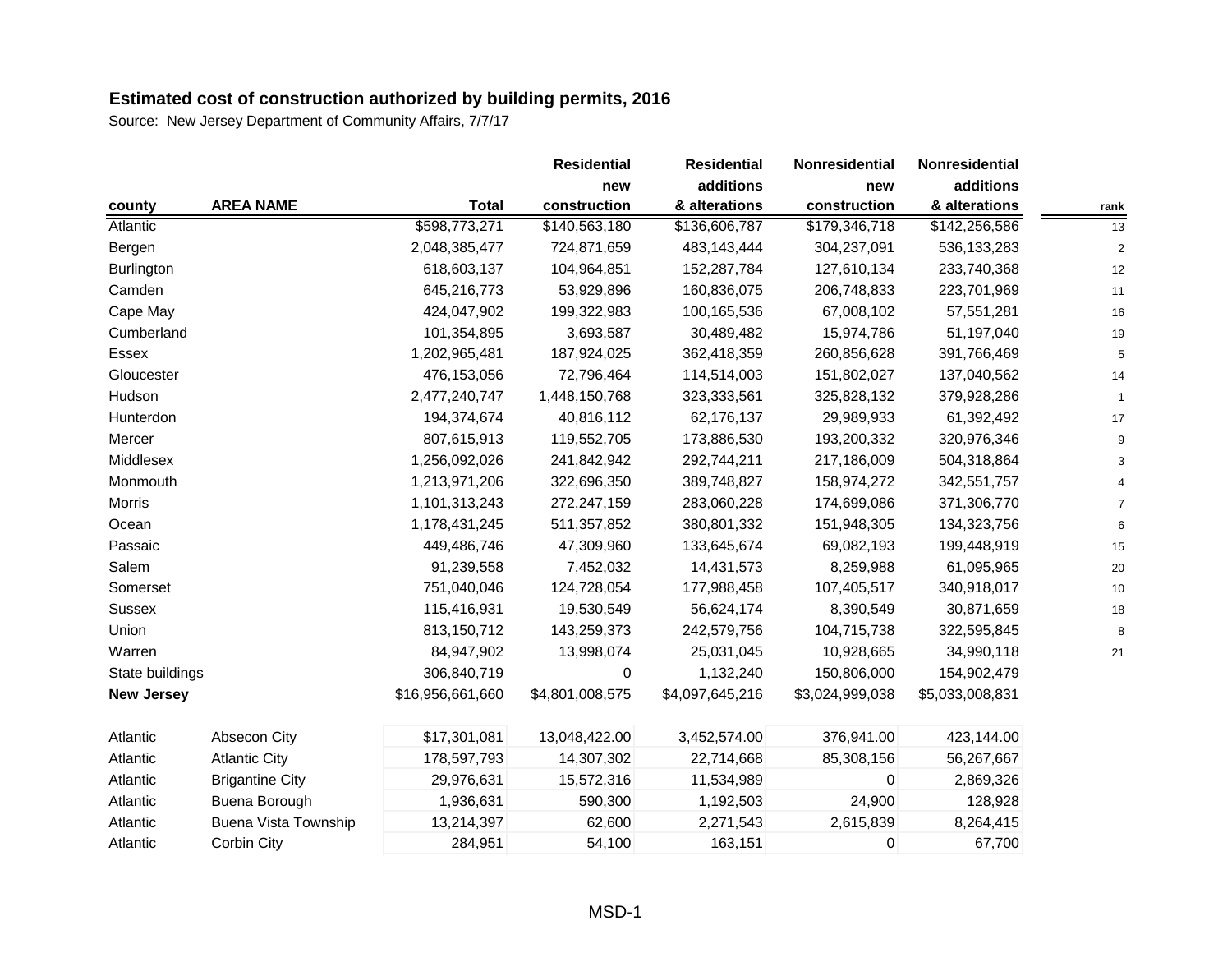|          |                          |              | <b>Residential</b> | <b>Residential</b> | Nonresidential | Nonresidential |      |
|----------|--------------------------|--------------|--------------------|--------------------|----------------|----------------|------|
|          |                          |              | new                | additions          | new            | additions      |      |
| county   | <b>AREA NAME</b>         | <b>Total</b> | construction       | & alterations      | construction   | & alterations  | rank |
| Atlantic | Egg Harbor City          | 2,202,527    | 80,000             | 1,379,621          | $\pmb{0}$      | 742,906        |      |
| Atlantic | Egg Harbor Township      | 62,158,309   | 19,448,043         | 19,359,980         | 10,517,856     | 12,832,430     |      |
| Atlantic | <b>Estell Manor City</b> | 1,109,771    | 249,425            | 636,242            | 61,000         | 163,104        |      |
| Atlantic | Folsom Borough           | 1,056,903    | 192,000            | 375,743            | 35,485         | 453,675        |      |
| Atlantic | Galloway Township        | 98,218,252   | 3,729,660          | 14,658,137         | 71,325,810     | 8,504,645      |      |
| Atlantic | Hamilton Township        | 47,336,785   | 4,566,674          | 7,973,080          | 1,421,770      | 33,375,261     |      |
| Atlantic | Hammonton Town           | 11,575,614   | 984,500            | 5,182,219          | 879,732        | 4,529,163      |      |
| Atlantic | <b>Linwood City</b>      | 7,630,421    | 1,426,851          | 3,739,208          | 682,500        | 1,781,862      |      |
| Atlantic | Longport Borough         | 18,215,355   | 14,234,636         | 3,409,767          | 0              | 570,952        |      |
| Atlantic | Margate City             | 38,836,248   | 28,174,281         | 9,796,715          | 186,840        | 678,412        |      |
| Atlantic | Mullica Township         | 2,746,543    | 439,450            | 1,679,135          | 144,179        | 483,779        |      |
| Atlantic | Northfield City          | 6,529,626    | 392,100            | 4,412,528          | 24,000         | 1,700,998      |      |
| Atlantic | Pleasantville City       | 24,479,785   | 15,074,024         | 5,100,606          | 893,957        | 3,411,198      |      |
| Atlantic | Port Republic City       | 1,033,863    | 281,700            | 749,963            | $\mathbf 0$    | 2,200          |      |
| Atlantic | Somers Point City        | 13,046,104   | 5,439,350          | 4,770,145          | 284,683        | 2,551,926      |      |
| Atlantic | Ventnor City             | 19,888,318   | 2,090,427          | 10,870,126         | 4,509,470      | 2,418,295      |      |
| Atlantic | Weymouth Township        | 1,397,363    | 125,019            | 1,184,144          | 53,600         | 34,600         |      |
| Bergen   | Allendale Borough        | 12,248,143   | 957,653            | 8,267,723          | $\mathbf 0$    | 3,022,767      |      |
| Bergen   | Alpine Borough           | 16,543,789   | 9,300,485          | 3,180,109          | 1,738,262      | 2,324,933      |      |
| Bergen   | Bergenfield Borough      | 21,486,313   | 6,624,252          | 13,387,278         | 607,830        | 866,953        |      |
| Bergen   | Bogota Borough           | 3,663,450    | 304,100            | 2,313,407          | $\mathbf{0}$   | 1,045,943      |      |
| Bergen   | Carlstadt Borough        | 17,260,033   | 984,100            | 2,016,813          | 0              | 14,259,120     |      |
| Bergen   | Cliffside Park Borough   | 56,480,416   | 46,330,200         | 8,245,137          | 0              | 1,905,079      |      |
| Bergen   | Closter Borough          | 25,704,320   | 1,737,699          | 4,790,539          | 295,500        | 18,880,582     |      |
| Bergen   | Cresskill Borough        | 17,311,114   | 9,738,726          | 6,562,070          | 0              | 1,010,318      |      |
| Bergen   | Demarest Borough         | 12,244,621   | 4,575,625          | 5,187,141          | $\Omega$       | 2,481,855      |      |
| Bergen   | Dumont Borough           | 7,328,155    | 288,000            | 5,446,877          | 782,500        | 810,778        |      |
| Bergen   | Elmwood Park Borough     | 8,480,791    | 649,900            | 5,020,549          | $\mathbf 0$    | 2,810,342      |      |
| Bergen   | East Rutherford Borough  | 19,842,903   | 624,000            | 1,992,684          | 6,481,500      | 10,744,719     |      |
| Bergen   | Edgewater Borough        | 67,306,740   | 51,037,936         | 9,513,888          | 158,000        | 6,596,916      |      |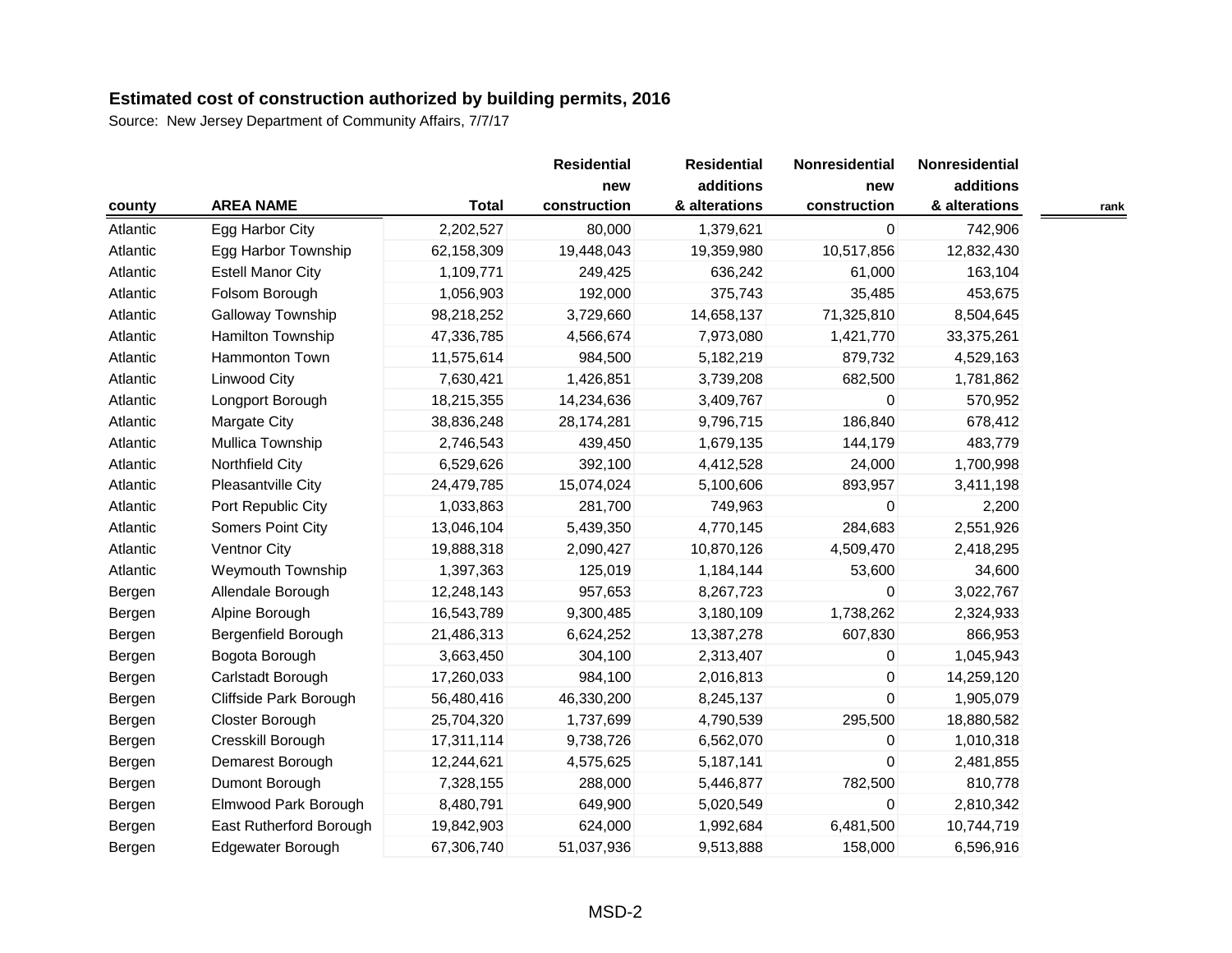|        |                          |              | <b>Residential</b>  | <b>Residential</b>         | Nonresidential      | Nonresidential             |      |
|--------|--------------------------|--------------|---------------------|----------------------------|---------------------|----------------------------|------|
| county | <b>AREA NAME</b>         | <b>Total</b> | new<br>construction | additions<br>& alterations | new<br>construction | additions<br>& alterations | rank |
| Bergen | Emerson Borough          | 25,065,377   | 1,556,502           | 3,802,527                  | 17,627,151          | 2,079,197                  |      |
| Bergen | <b>Englewood City</b>    | 120,755,445  | 33,569,656          | 4,601,131                  | 65,698,702          | 16,885,956                 |      |
| Bergen | Englewood Cliffs Borough | 55,216,849   | 15,273,900          | 4,363,823                  | 13,480,160          | 22,098,966                 |      |
| Bergen | Fair Lawn Borough        | 25,180,280   | 495,439             | 15,821,640                 | 30,400              | 8,832,801                  |      |
| Bergen | Fairview Borough         | 14,125,530   | 1,125,000           | 2,171,480                  | 8,976,600           | 1,852,450                  |      |
| Bergen | Fort Lee Borough         | 325,760,661  | 255,691,454         | 22,523,824                 | 19,844,575          | 27,700,808                 |      |
| Bergen | Franklin Lakes Borough   | 34,919,425   | 11,139,338          | 9,984,708                  | 2,405,579           | 11,389,800                 |      |
| Bergen | <b>Garfield City</b>     | 11,859,387   | 1,751,410           | 4,399,787                  | 2,222,750           | 3,485,440                  |      |
| Bergen | Glen Rock Borough        | 21,938,132   | 1,950,900           | 13,084,663                 | 1,988,200           | 4,914,369                  |      |
| Bergen | Hackensack City          | 53,789,041   | 1,720,050           | 14,118,944                 | 6,703,825           | 31,246,222                 |      |
| Bergen | Harrington Park Borough  | 3,273,361    | 1                   | 2,060,346                  | 901,975             | 311,039                    |      |
| Bergen | Hasbrouck Heights Boroug | 8,765,865    | 917,050             | 4,481,232                  | 23,250              | 3,344,333                  |      |
| Bergen | Haworth Borough          | 5,557,866    | 2,724,000           | 2,569,266                  | 150,500             | 114,100                    |      |
| Bergen | Hillsdale Borough        | 10,373,340   | 393,800             | 5,809,291                  | 29,800              | 4,140,449                  |      |
| Bergen | Ho-Ho-Kus Borough        | 9,113,600    | 1,982,151           | 6,946,443                  | 0                   | 185,006                    |      |
| Bergen | Leonia Borough           | 10,295,953   | 4,333,301           | 5,245,331                  | 82,000              | 635,321                    |      |
| Bergen | Little Ferry Borough     | 8,283,878    | 406,700             | 3,608,425                  | $\mathbf 0$         | 4,268,753                  |      |
| Bergen | Lodi Borough             | 8,892,871    | 961,700             | 4,118,539                  | 17,600              | 3,795,032                  |      |
| Bergen | Lyndhurst Township       | 46,642,355   | 33,457,351          | 6,194,599                  | 529,800             | 6,460,605                  |      |
| Bergen | Mahwah Township          | 61,208,163   | 6,607,575           | 30,899,190                 | 20,307,016          | 3,394,382                  |      |
| Bergen | Maywood Borough          | 5,579,420    | 0                   | 3,789,407                  | 0                   | 1,790,013                  |      |
| Bergen | Midland Park Borough     | 9,767,465    | 536,217             | 3,188,660                  | 0                   | 6,042,588                  |      |
| Bergen | Montvale Borough         | 91,775,194   | 9,775,100           | 5,257,619                  | 7,210,201           | 69,532,274                 |      |
| Bergen | Moonachie Borough        | 7,958,093    | 0                   | 1,607,220                  | $\mathbf 0$         | 6,350,873                  |      |
| Bergen | New Milford Borough      | 21,820,990   | 1,490,400           | 6,352,006                  | 10,129,802          | 3,848,782                  |      |
| Bergen | North Arlington Borough  | 12,803,454   | 2,908,950           | 3,807,801                  | 3,574,500           | 2,512,203                  |      |
| Bergen | Northvale Borough        | 11,321,665   | 229,000             | 2,024,322                  | $\mathbf{0}$        | 9,068,343                  |      |
| Bergen | Norwood Borough          | 28,202,322   | 3,285,171           | 5,221,211                  | 18,729,140          | 966,800                    |      |
| Bergen | Oakland Borough          | 13,598,578   | 1,575,500           | 6,659,284                  | 102,200             | 5,261,594                  |      |
| Bergen | Old Tappan Borough       | 12,428,575   | 4,484,800           | 3,536,054                  | 26,100              | 4,381,621                  |      |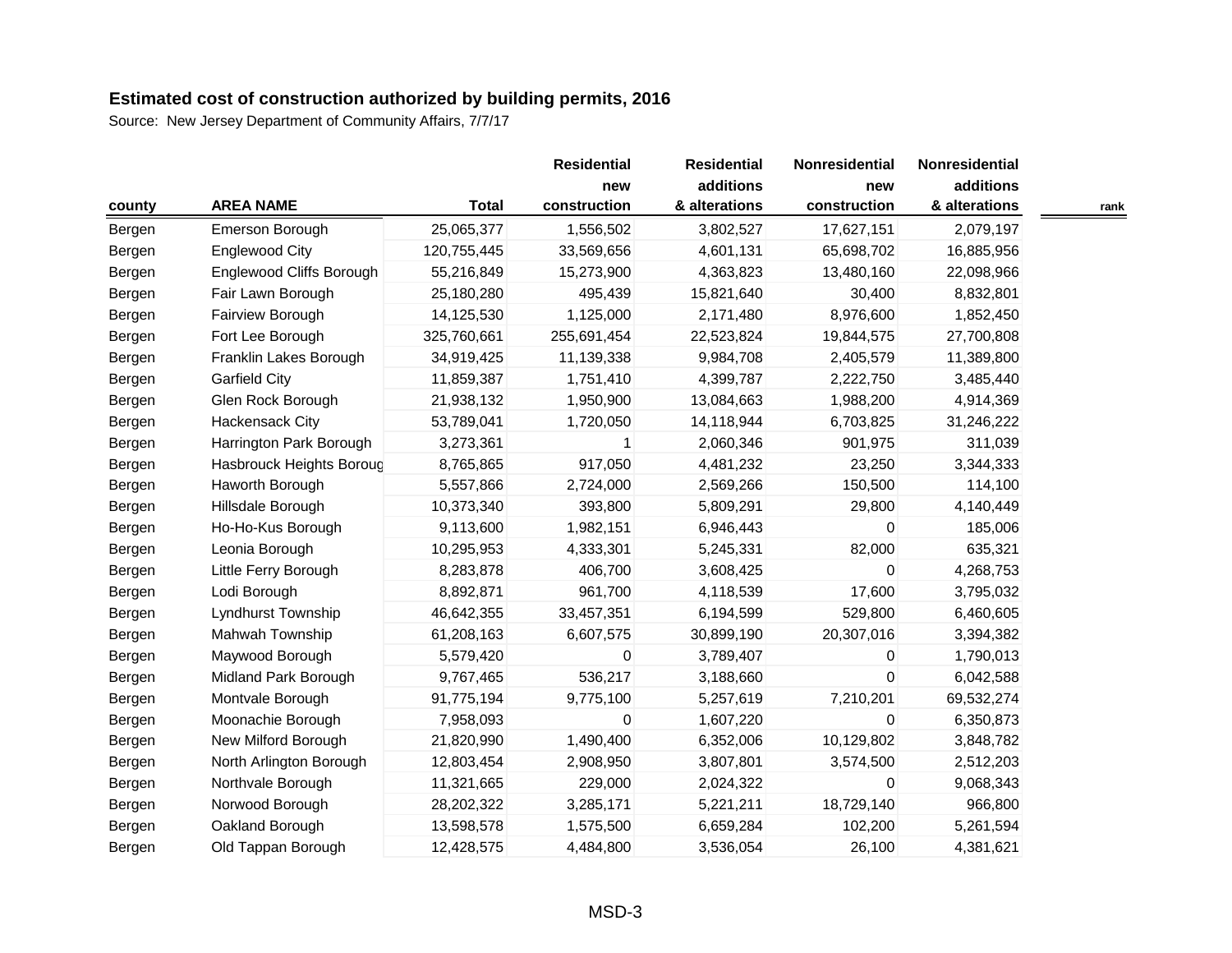|                   |                            |              | <b>Residential</b> | <b>Residential</b> | Nonresidential | Nonresidential |      |
|-------------------|----------------------------|--------------|--------------------|--------------------|----------------|----------------|------|
|                   |                            |              | new                | additions          | new            | additions      |      |
| county            | <b>AREA NAME</b>           | <b>Total</b> | construction       | & alterations      | construction   | & alterations  | rank |
| Bergen            | Oradell Borough            | 10,457,655   | 1,290,750          | 6,204,723          | $\mathbf 0$    | 2,962,182      |      |
| Bergen            | Palisades Park Borough     | 24,098,767   | 19,494,100         | 2,043,909          | 600            | 2,560,158      |      |
| Bergen            | Paramus Borough            | 98,852,249   | 12,068,314         | 10,156,896         | 977,875        | 75,649,164     |      |
| Bergen            | Park Ridge Borough         | 13,581,539   | 2,920,200          | 5,740,037          | 1,305,000      | 3,616,302      |      |
| Bergen            | Ramsey Borough             | 41,344,997   | 792,325            | 10,078,613         | 9,471,925      | 21,002,134     |      |
| Bergen            | Ridgefield Borough         | 21,863,901   | 1,054,400          | 2,637,503          | 12,725,226     | 5,446,772      |      |
| Bergen            | Ridgefield Park Village    | 9,907,195    | 2,322,300          | 4,503,739          | 26,200         | 3,054,956      |      |
| Bergen            | Ridgewood Village          | 42,835,140   | 5,025,500          | 27,847,788         | 3,973,285      | 5,988,567      |      |
| Bergen            | River Edge Borough         | 8,527,824    | 0                  | 6,249,022          | 0              | 2,278,802      |      |
| Bergen            | <b>River Vale Township</b> | 12,780,716   | 2,330,200          | 6,586,573          | 18,100         | 3,845,843      |      |
| Bergen            | Rochelle Park Township     | 3,565,616    | 175,500            | 1,689,270          | 10,000         | 1,690,846      |      |
| Bergen            | Rockleigh Borough          | 2,775,904    | 1,799,500          | 23,202             | 22,000         | 931,202        |      |
| Bergen            | Rutherford Borough         | 16,604,359   | 2,253,000          | 9,648,523          | 85,751         | 4,617,085      |      |
| Bergen            | Saddle Brook Township      | 16,046,327   | 448,900            | 6,794,633          | 3,478,258      | 5,324,536      |      |
| Bergen            | Saddle River Borough       | 17,269,315   | 6,686,627          | 8,178,632          | 396,360        | 2,007,696      |      |
| Bergen            | South Hackensack Twp       | 6,242,565    | 789,000            | 386,710            | 0              | 5,066,855      |      |
| Bergen            | Teaneck Township           | 106,262,428  | 41,250,203         | 25,272,087         | 32,654,381     | 7,085,757      |      |
| Bergen            | <b>Tenafly Borough</b>     | 41,510,238   | 20,632,710         | 10,510,549         | 1,302,502      | 9,064,477      |      |
| Bergen            | Teterboro Borough          | 24,194,679   | 0                  | 0                  | 13,295,994     | 10,898,685     |      |
| Bergen            | Upper Saddle River Boroug  | 20,500,800   | 9,912,495          | 9,128,359          | 0              | 1,459,946      |      |
| Bergen            | Waldwick Borough           | 21,215,929   | 13,000,000         | 6,062,445          | 0              | 2,153,484      |      |
| Bergen            | <b>Wallington Borough</b>  | 10,459,186   | 6,505,000          | 1,860,061          | 200,000        | 1,894,125      |      |
| Bergen            | Washington Township        | 10,197,315   | 2,946,025          | 6,444,228          | 1,750          | 805,312        |      |
| Bergen            | Westwood Borough           | 19,166,194   | 2,588,302          | 4,285,494          | 7,265,261      | 5,027,137      |      |
| Bergen            | Woodcliff Lake Borough     | 18,687,695   | 4,007,670          | 5,992,910          | 2,947,700      | 5,739,415      |      |
| Bergen            | Wood-Ridge Borough         | 29,593,482   | 21,769,116         | 561,646            | 1,006,305      | 6,256,415      |      |
| Bergen            | <b>Wyckoff Township</b>    | 37,669,539   | 9,314,430          | 20,082,904         | 2,217,200      | 6,055,005      |      |
| Burlington        | <b>Bass River Township</b> | 1,320,678    | 30,600             | 1,165,285          | $\mathbf 0$    | 124,793        |      |
| Burlington        | <b>Beverly City</b>        | 937,260      | 196,900            | 536,520            | 42,900         | 160,940        |      |
| <b>Burlington</b> | Bordentown City            | 2,016,098    | 0                  | 1,202,430          | 406,223        | 407,445        |      |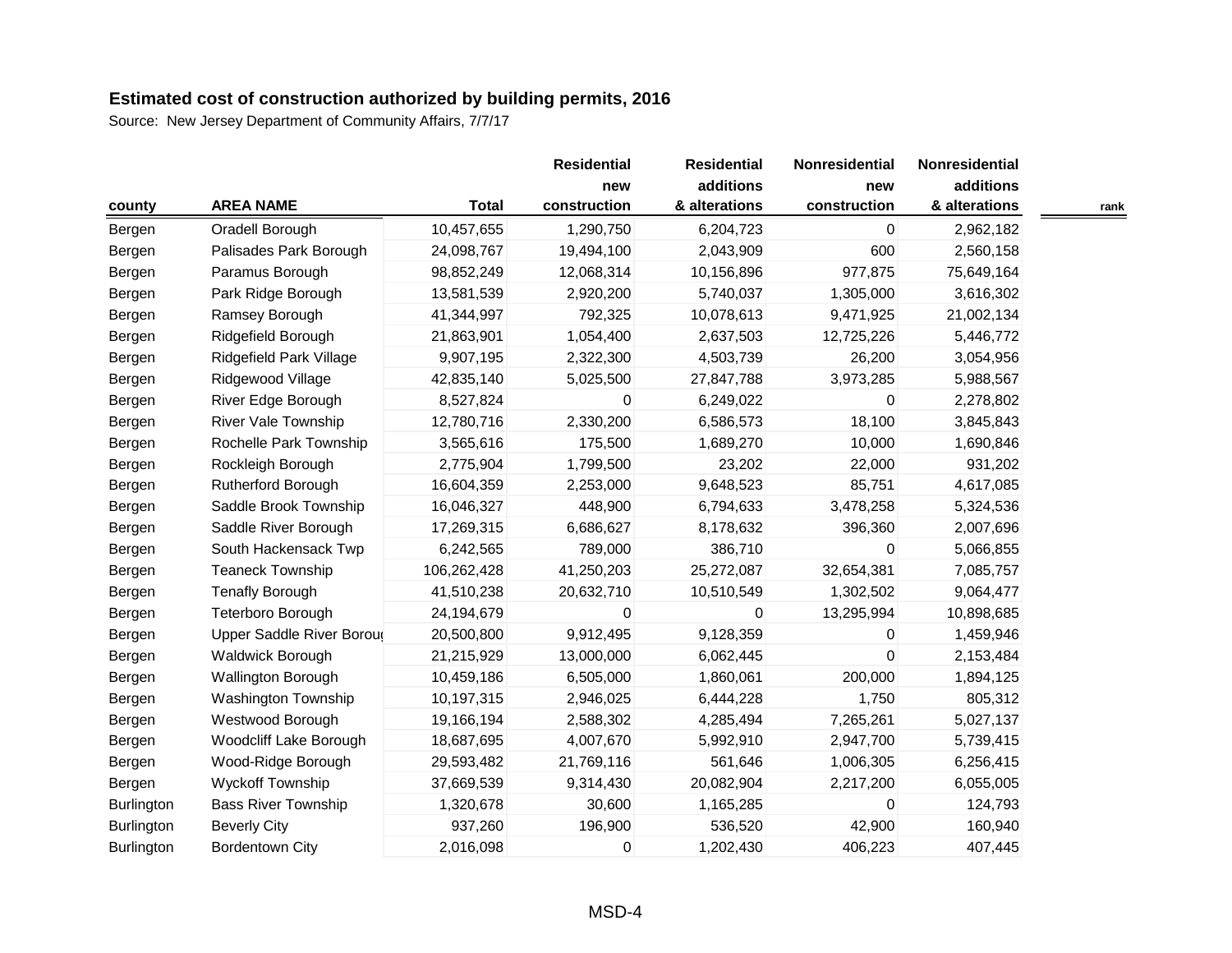| county            | <b>AREA NAME</b>               | <b>Total</b> | <b>Residential</b><br>new<br>construction | <b>Residential</b><br>additions<br>& alterations | Nonresidential<br>new<br>construction | Nonresidential<br>additions<br>& alterations | rank |
|-------------------|--------------------------------|--------------|-------------------------------------------|--------------------------------------------------|---------------------------------------|----------------------------------------------|------|
| <b>Burlington</b> | <b>Bordentown Township</b>     | 26,586,364   | 1,200,000                                 | 4,226,760                                        | 10,267,130                            | 10,892,474                                   |      |
| <b>Burlington</b> | <b>Burlington City</b>         | 3,684,047    | 800                                       | 1,939,938                                        | 34,299                                | 1,709,010                                    |      |
| Burlington        | <b>Burlington Township</b>     | 31,289,647   | 3,622,670                                 | 6,577,816                                        | 4,481,515                             | 16,607,646                                   |      |
| Burlington        | <b>Chesterfield Township</b>   | 19,034,605   | 11,397,675                                | 2,391,437                                        | 4,909,985                             | 335,508                                      |      |
| Burlington        | Cinnaminson Township           | 13,171,560   | 771,600                                   | 6,189,822                                        | 455,620                               | 5,754,518                                    |      |
| Burlington        | Delanco Township               | 2,587,406    | 879,830                                   | 966,466                                          | 32,450                                | 708,660                                      |      |
| Burlington        | Delran Township                | 18,303,405   | 1,821,647                                 | 4,578,158                                        | 815,520                               | 11,088,080                                   |      |
| <b>Burlington</b> | Eastampton Township            | 7,114,064    | 4,792,040                                 | 1,947,853                                        | 77,240                                | 296,931                                      |      |
| <b>Burlington</b> | <b>Edgewater Park Township</b> | 8,299,947    | 3,277,241                                 | 2,537,147                                        | 107,000                               | 2,378,559                                    |      |
| <b>Burlington</b> | Evesham Township               | 63,779,616   | 22,622,183                                | 1,290,549                                        | 6,338,031                             | 33,528,853                                   |      |
| Burlington        | Fieldsboro Borough             | 235,200      | 0                                         | 208,600                                          | 0                                     | 26,600                                       |      |
| Burlington        | Florence Township              | 53,697,649   | 251,928                                   | 5,049,644                                        | 33,006,315                            | 15,389,762                                   |      |
| Burlington        | Hainesport Township            | 6,823,115    | 1,760,217                                 | 2,359,326                                        | 777,600                               | 1,925,972                                    |      |
| <b>Burlington</b> | <b>Lumberton Township</b>      | 9,980,778    | 420,040                                   | 6,486,848                                        | 341,078                               | 2,732,812                                    |      |
| <b>Burlington</b> | <b>Mansfield Township</b>      | 14,004,111   | 2,282,389                                 | 4,413,106                                        | 5,328,618                             | 1,979,998                                    |      |
| <b>Burlington</b> | Maple Shade Township           | 12,975,505   | 1,291,389                                 | 3,728,888                                        | 495,103                               | 7,460,125                                    |      |
| Burlington        | <b>Medford Township</b>        | 31,089,412   | 13,351,012                                | 11,660,887                                       | 1,269,251                             | 4,808,262                                    |      |
| Burlington        | Medford Lakes Borough          | 3,493,115    | 1,429,600                                 | 2,063,515                                        | $\Omega$                              | $\Omega$                                     |      |
| <b>Burlington</b> | Moorestown Township            | 66,143,176   | 13,088,610                                | 17,233,662                                       | 2,553,165                             | 33,267,739                                   |      |
| Burlington        | Mount Holly Township           | 18,479,464   | 1,415,800                                 | 4,365,464                                        | 0                                     | 12,698,200                                   |      |
| <b>Burlington</b> | Mount Laurel Township          | 105,232,714  | 12,573,165                                | 16,826,004                                       | 39,322,761                            | 36,510,784                                   |      |
| <b>Burlington</b> | New Hanover Township           | 1,811,603    | 1,342,550                                 | 314,412                                          | 62,500                                | 92,141                                       |      |
| <b>Burlington</b> | North Hanover Township         | 17,493,668   | 500,644                                   | 1,163,177                                        | 573,200                               | 15,256,647                                   |      |
| Burlington        | Palmyra Borough                | 2,788,114    | 128,563                                   | 1,924,287                                        | 50,650                                | 684,614                                      |      |
| Burlington        | Pemberton Borough              | 624,414      | 109,500                                   | 306,009                                          | 81,500                                | 127,405                                      |      |
| Burlington        | Pemberton Township             | 10,193,968   | 238,120                                   | 6,592,348                                        | 456,026                               | 2,907,474                                    |      |
| Burlington        | Riverside Township             | 1,722,137    | 0                                         | 1,537,539                                        | 6,968                                 | 177,630                                      |      |
| <b>Burlington</b> | Riverton Borough               | 1,145,125    | 0                                         | 956,926                                          | 12,150                                | 176,049                                      |      |
| Burlington        | Shamong Township               | 4,748,701    | 1,346,750                                 | 2,430,472                                        | 573,726                               | 397,753                                      |      |
| <b>Burlington</b> | Southampton Township           | 8,965,406    | 325,090                                   | 5,696,059                                        | 289,072                               | 2,655,185                                    |      |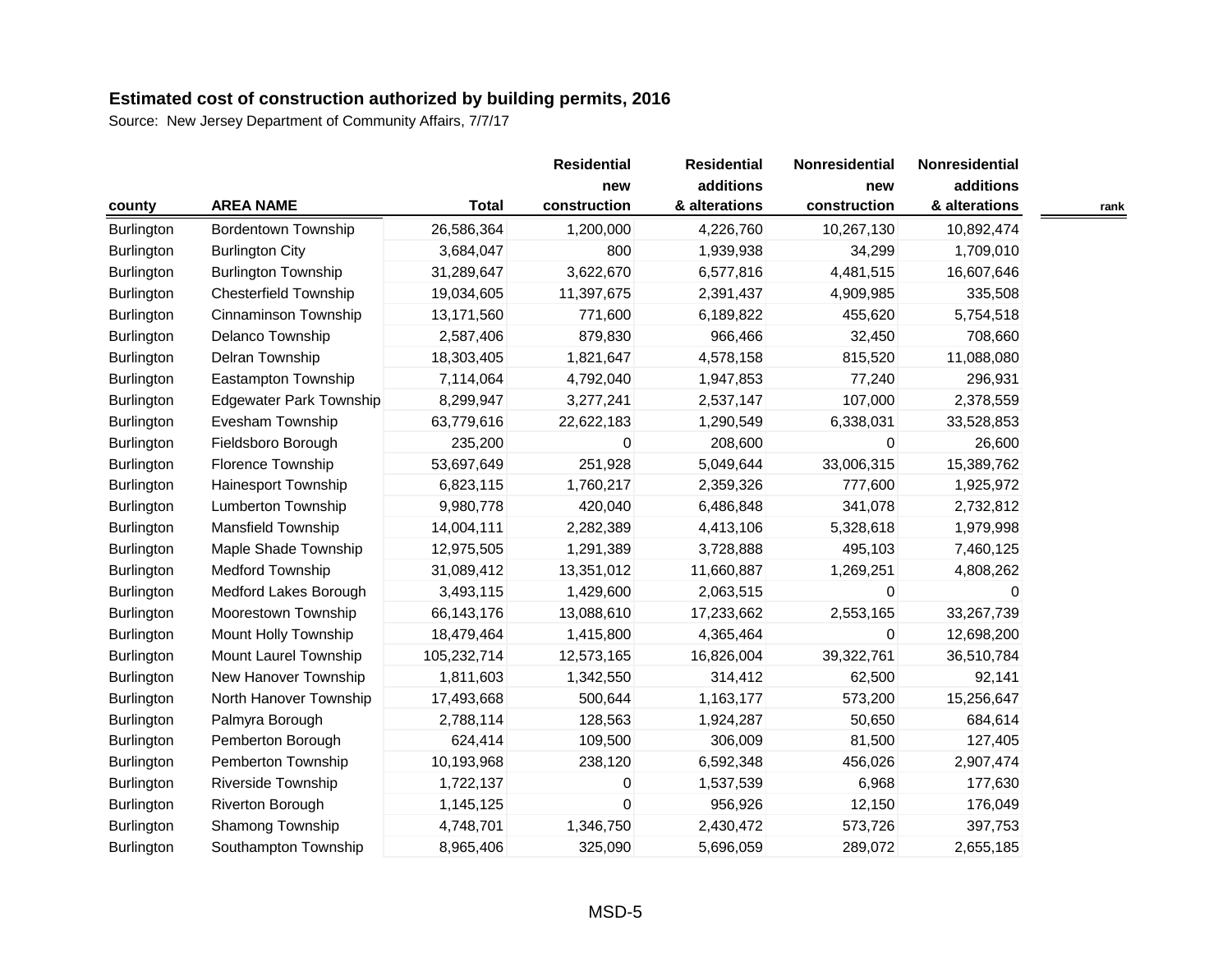|                   |                             |              | <b>Residential</b>  | <b>Residential</b>         | Nonresidential      | Nonresidential             |      |
|-------------------|-----------------------------|--------------|---------------------|----------------------------|---------------------|----------------------------|------|
| county            | <b>AREA NAME</b>            | <b>Total</b> | new<br>construction | additions<br>& alterations | new<br>construction | additions<br>& alterations | rank |
| <b>Burlington</b> | Springfield Township        | 4,341,765    | 273,800             | 1,067,380                  | 498,100             | 2,502,485                  |      |
| <b>Burlington</b> | Tabernacle Township         | 4,206,979    | 584,200             | 2,532,938                  | 100,600             | 989,241                    |      |
| <b>Burlington</b> | Washington Township         | 1,187,528    | 877,146             | 205,039                    | 30,001              | 75,342                     |      |
| Burlington        | <b>Westampton Township</b>  | 20,617,952   | 617,152             | 2,767,836                  | 12,491,119          | 4,741,845                  |      |
| <b>Burlington</b> | Willingboro Township        | 17,177,991   | 120,000             | 14,356,347                 | 1,207,908           | 1,493,736                  |      |
| Burlington        | <b>Woodland Township</b>    | 946,957      | 24,000              | 396,672                    | 114,810             | 411,475                    |      |
| Burlington        | Wrightstown Borough         | 351,893      | 0                   | 94,218                     | $\Omega$            | 257,675                    |      |
| Camden            | Audubon Borough             | 6,000,427    | 88,500              | 2,832,775                  | 1,200               | 3,077,952                  |      |
| Camden            | Audubon Park Borough        | 274,185      | 0                   | 156,823                    | 0                   | 117,362                    |      |
| Camden            | Barrington Borough          | 4,293,110    | 343,500             | 2,627,017                  | 950,150             | 372,443                    |      |
| Camden            | Bellmawr Borough            | 6,688,178    | 18,600              | 3,192,410                  | 340,020             | 3,137,148                  |      |
| Camden            | Berlin Borough              | 5,671,489    | 437,200             | 2,051,400                  | 656,120             | 2,526,769                  |      |
| Camden            | <b>Berlin Township</b>      | 8,787,284    | 2,958,125           | 1,790,498                  | 1,295,475           | 2,743,186                  |      |
| Camden            | Brooklawn Borough           | 1,089,778    | 0                   | 484,451                    | 0                   | 605,327                    |      |
| Camden            | Camden City                 | 214,207,937  | 2,535,581           | 5,830,552                  | 156,404,772         | 49,437,032                 |      |
| Camden            | <b>Cherry Hill Township</b> | 113,467,883  | 6,020,755           | 22,286,006                 | 30,092,646          | 55,068,476                 |      |
| Camden            | <b>Chesilhurst Borough</b>  | 1,294,706    | 0                   | 1,121,386                  | 5,900               | 167,420                    |      |
| Camden            | Clementon Borough           | 2,707,025    | 1,398,154           | 1,168,738                  | 2,800               | 137,333                    |      |
| Camden            | Collingswood Borough        | 9,717,141    | 551,382             | 4,130,183                  | 2,677,540           | 2,358,036                  |      |
| Camden            | Gibbsboro Borough           | 2,355,038    | 495,200             | 1,147,740                  | 339,100             | 372,998                    |      |
| Camden            | <b>Gloucester City</b>      | 3,793,872    | 109,500             | 2,489,514                  | 0                   | 1,194,858                  |      |
| Camden            | <b>Gloucester Township</b>  | 53,016,792   | 7,818,986           | 25,009,261                 | 628,622             | 19,559,923                 |      |
| Camden            | Haddon Township             | 34,119,890   | 3,583,753           | 6,281,041                  | 6,511,520           | 17,743,576                 |      |
| Camden            | Haddonfield Borough         | 21,657,111   | 5,813,303           | 13,386,990                 | 138,986             | 2,317,832                  |      |
| Camden            | Haddon Heights Borough      | 11,109,976   | 2,469,315           | 7,460,000                  | $\mathbf 0$         | 1,180,661                  |      |
| Camden            | Hi-nella Borough            | 540,159      | 0                   | 451,011                    | 83,648              | 5,500                      |      |
| Camden            | Laurel Springs Borough      | 756,069      | 103,500             | 637,068                    | 0                   | 15,501                     |      |
| Camden            | Lawnside Borough            | 1,494,094    | 50,000              | 908,105                    | $\mathbf 0$         | 535,989                    |      |
| Camden            | Lindenwold Borough          | 6,183,456    | 65,000              | 3,533,224                  | 747,300             | 1,837,932                  |      |
| Camden            | Magnolia Borough            | 7,804,786    | 114,150             | 1,353,519                  | 69,537              | 6,267,580                  |      |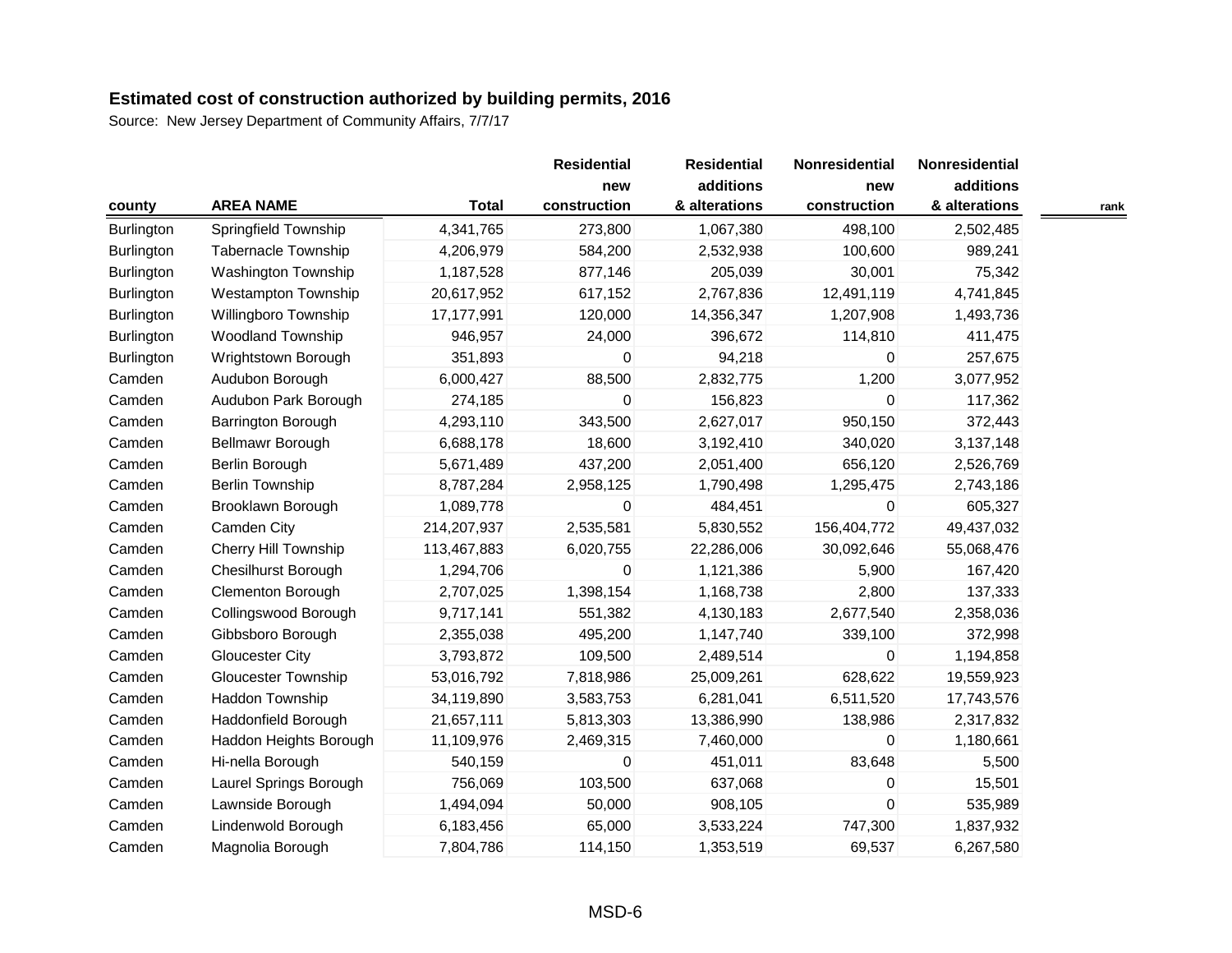|          |                           |              | <b>Residential</b><br>new | <b>Residential</b><br>additions | Nonresidential<br>new | Nonresidential<br>additions |      |
|----------|---------------------------|--------------|---------------------------|---------------------------------|-----------------------|-----------------------------|------|
| county   | <b>AREA NAME</b>          | <b>Total</b> | construction              | & alterations                   | construction          | & alterations               | rank |
| Camden   | Merchantville Borough     | 1,495,913    | 0                         | 1,315,073                       | 0                     | 180,840                     |      |
| Camden   | Mount Ephraim Borough     | 1,649,810    | 98,000                    | 1,254,822                       | 0                     | 296,988                     |      |
| Camden   | Oaklyn Borough            | 1,941,261    | 0                         | 1,196,672                       | $\mathbf 0$           | 744,589                     |      |
| Camden   | Pennsauken Township       | 26,575,956   | 291,401                   | 10,508,825                      | 239,600               | 15,536,130                  |      |
| Camden   | Pine Hill Borough         | 4,394,258    | 87,700                    | 2,646,429                       | 286,984               | 1,373,145                   |      |
| Camden   | Pine Valley Borough       | 530,550      | 0                         | 298,950                         | 183,900               | 47,700                      |      |
| Camden   | Runnemede Borough         | 5,730,928    | 88,500                    | 3,748,372                       | $\Omega$              | 1,894,056                   |      |
| Camden   | Somerdale Borough         | 8,793,444    | 517,800                   | 1,731,191                       | 1,230,890             | 5,313,563                   |      |
| Camden   | Stratford Borough         | 3,411,212    | 0                         | 1,901,389                       | 0                     | 1,509,823                   |      |
| Camden   | Tavistock Borough         | 0            | 0                         | $\overline{0}$                  | $\mathbf 0$           | U                           |      |
| Camden   | Voorhees Township         | 32,614,695   | 4,759,770                 | 9,310,871                       | 1,952,000             | 16,592,054                  |      |
| Camden   | <b>Waterford Township</b> | 2,324,457    | 122,800                   | 1,501,267                       | 283,100               | 417,290                     |      |
| Camden   | Winslow Township          | 38,423,073   | 12,989,421                | 14,791,672                      | 1,627,023             | 9,014,957                   |      |
| Camden   | Woodlynne Borough         | 300,830      | 0                         | 300,830                         | $\Omega$              | 0                           |      |
| Cape May | Avalon Borough            | 53,689,476   | 40,181,955                | 7,226,356                       | 360,144               | 5,921,021                   |      |
| Cape May | Cape May City             | 13,929,454   | 2,869,423                 | 8,466,776                       | 0                     | 2,593,255                   |      |
| Cape May | Cape May Point Borough    | 2,225,596    | 338,400                   | 1,669,246                       | $\mathbf 0$           | 217,950                     |      |
| Cape May | Dennis Township           | 6,986,287    | 2,217,310                 | 3,906,052                       | 258,050               | 604,875                     |      |
| Cape May | Lower Township            | 33,320,058   | 4,893,175                 | 13,226,274                      | 2,680,665             | 12,519,944                  |      |
| Cape May | Middle Township           | 93,065,479   | 13,582,867                | 13,597,730                      | 53,432,390            | 12,452,492                  |      |
| Cape May | North Wildwood City       | 13,394,337   | 6,345,732                 | 5,749,914                       | 67,200                | 1,231,491                   |      |
| Cape May | Ocean City                | 96,803,069   | 68,284,534                | 16,658,148                      | 3,805,449             | 8,054,938                   |      |
| Cape May | Sea Isle City             | 32,040,357   | 22,159,553                | 5,244,227                       | 3,367,500             | 1,269,077                   |      |
| Cape May | Stone Harbor Borough      | 33,191,517   | 24,324,288                | 7,474,706                       | $\mathbf 0$           | 1,392,523                   |      |
| Cape May | <b>Upper Township</b>     | 17,204,144   | 3,765,044                 | 7,397,828                       | 1,018,465             | 5,022,807                   |      |
| Cape May | West Cape May Borough     | 3,828,799    | 2,285,921                 | 1,330,791                       | 31,300                | 180,787                     |      |
| Cape May | West Wildwood Borough     | 1,877,586    | 878,180                   | 948,554                         | 0                     | 50,852                      |      |
| Cape May | <b>Wildwood City</b>      | 6,906,050    | 711,850                   | 2,793,659                       | 72,501                | 3,328,040                   |      |
| Cape May | Wildwood Crest Borough    | 11,518,120   | 6,221,651                 | 3,840,605                       | 667,017               | 788,847                     |      |
| Cape May | Woodbine Borough          | 4,067,573    | 263,100                   | 634,670                         | 1,247,421             | 1,922,382                   |      |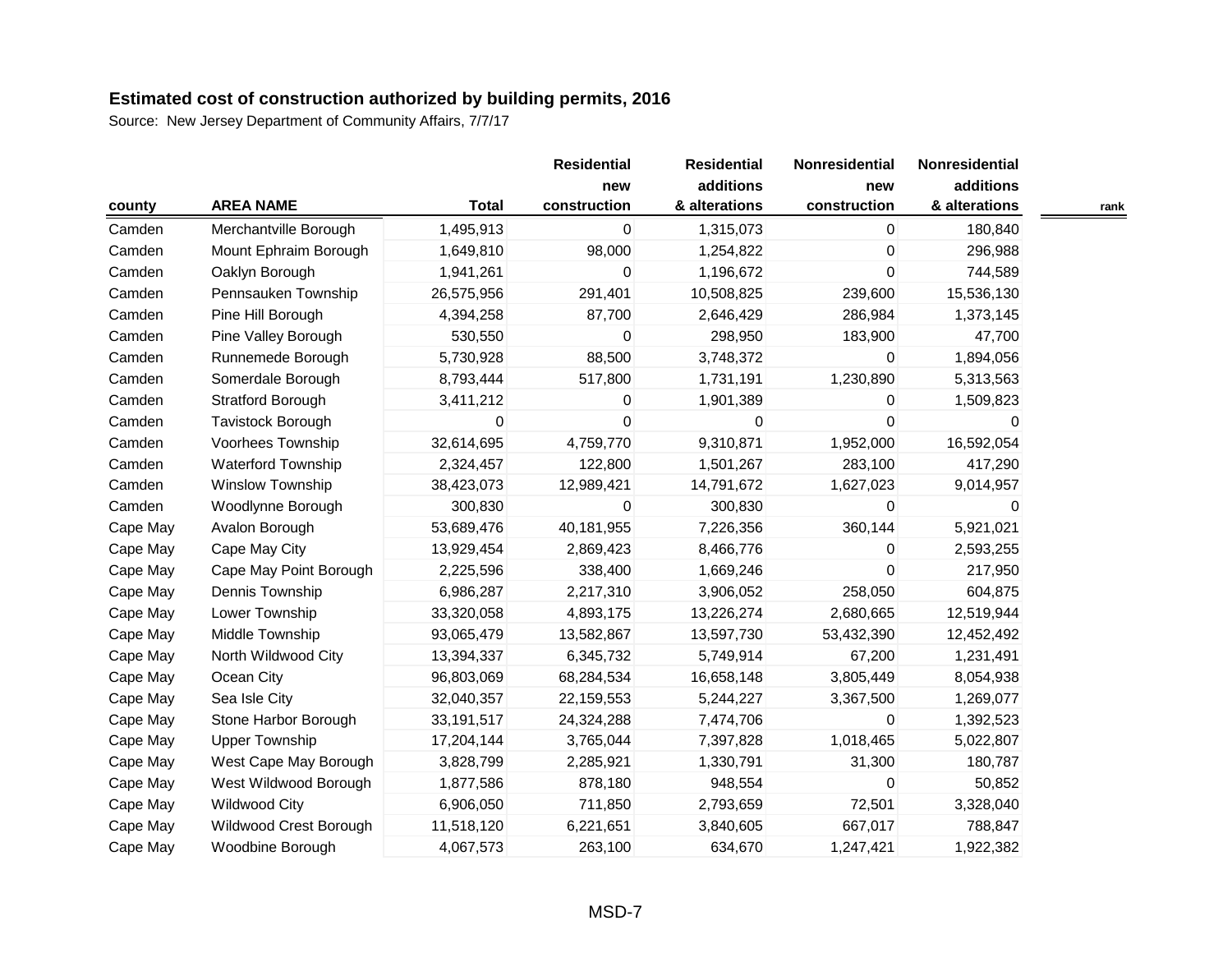| county     | <b>AREA NAME</b>                | <b>Total</b> | <b>Residential</b><br>new<br>construction | <b>Residential</b><br>additions<br>& alterations | Nonresidential<br>new<br>construction | Nonresidential<br>additions<br>& alterations | rank |
|------------|---------------------------------|--------------|-------------------------------------------|--------------------------------------------------|---------------------------------------|----------------------------------------------|------|
| Cumberland | <b>Bridgeton City</b>           | 6,858,156    | 0                                         | 4,337,131                                        | 54,350                                | 2,466,675                                    |      |
| Cumberland | <b>Commercial Township</b>      | 2,494,429    | 51,300                                    | 1,616,104                                        | 0                                     | 827,025                                      |      |
| Cumberland | Deerfield Township              | 2,940,000    | 34,800                                    | 1,085,055                                        | 685,557                               | 1,134,588                                    |      |
| Cumberland | Downe Township                  | 781,174      | 30,567                                    | 668,552                                          | 50,255                                | 31,800                                       |      |
| Cumberland | Fairfield Township              | 2,320,249    | 2,500                                     | 1,835,668                                        | 78,950                                | 403,131                                      |      |
| Cumberland | <b>Greenwich Township</b>       | 902,855      | 0                                         | 382,807                                          | 77,200                                | 442,848                                      |      |
| Cumberland | <b>Hopewell Township</b>        | 4,180,066    | 74,000                                    | 2,313,812                                        | 1,101,126                             | 691,128                                      |      |
| Cumberland | Lawrence Township               | 1,223,336    | 195,000                                   | 1,028,336                                        | 0                                     | 0                                            |      |
| Cumberland | <b>Maurice River Township</b>   | 2,575,324    | 0                                         | 1,046,183                                        | 112,366                               | 1,416,775                                    |      |
| Cumberland | <b>Millville City</b>           | 22,134,699   | 1,425,970                                 | 6,521,471                                        | 5,081,425                             | 9,105,833                                    |      |
| Cumberland | Shiloh Borough                  | 244,516      | 0                                         | 225,016                                          | $\Omega$                              | 19,500                                       |      |
| Cumberland | <b>Stow Creek Township</b>      | 756,821      | 0                                         | 413,964                                          | 170,259                               | 172,598                                      |      |
| Cumberland | <b>Upper Deerfield Township</b> | 6,027,942    | 670,450                                   | 2,671,199                                        | 1,773,410                             | 912,883                                      |      |
| Cumberland | Vineland City                   | 47,915,328   | 1,209,000                                 | 6,344,184                                        | 6,789,888                             | 33,572,256                                   |      |
| Essex      | <b>Belleville Township</b>      | 32,089,849   | 428,000                                   | 10,435,722                                       | 1,500,000                             | 19,726,127                                   |      |
| Essex      | <b>Bloomfield Township</b>      | 39,151,489   | 10,000,000                                | 18,491,203                                       | 0                                     | 10,660,286                                   |      |
| Essex      | Caldwell Borough                | 6,434,304    | 815,400                                   | 3,831,305                                        | $\mathbf 0$                           | 1,787,599                                    |      |
| Essex      | <b>Cedar Grove Township</b>     | 39,935,180   | 9,179,394                                 | 7,912,366                                        | 11,000,000                            | 11,843,420                                   |      |
| Essex      | East Orange City                | 47,436,530   | 15,718,000                                | 27,474,437                                       | 377,350                               | 3,866,743                                    |      |
| Essex      | Essex Fells Borough             | 4,476,361    | 267,900                                   | 4,198,461                                        | 10,000                                | 0                                            |      |
| Essex      | <b>Fairfield Township</b>       | 15,933,253   | 1,687,862                                 | 3,347,377                                        | 39,700                                | 10,858,314                                   |      |
| Essex      | Glen Ridge Borough              | 9,947,143    | 115,500                                   | 9,831,643                                        | 0                                     | 0                                            |      |
| Essex      | Irvington Township              | 30,778,414   | 15,402,745                                | 7,933,948                                        | $\boldsymbol{0}$                      | 7,441,721                                    |      |
| Essex      | Livingston Township             | 139,514,435  | 41,554,406                                | 31,689,052                                       | 12,506,163                            | 53,764,814                                   |      |
| Essex      | Maplewood Township              | 50,814,832   | 13,400,885                                | 20,535,958                                       | 1,295,850                             | 15,582,139                                   |      |
| Essex      | Millburn Township               | 75,470,624   | 20,720,105                                | 32,387,992                                       | 2,910,580                             | 19,451,947                                   |      |
| Essex      | Montclair Township              | 61,296,098   | 9,629,200                                 | 36,778,000                                       | 4,336,550                             | 10,552,348                                   |      |
| Essex      | Newark City                     | 457,156,615  | 25, 142, 243                              | 55,525,350                                       | 211,033,246                           | 165,455,776                                  |      |
| Essex      | North Caldwell Borough          | 11,070,036   | 4,782,946                                 | 6,192,187                                        | $\Omega$                              | 94,903                                       |      |
| Essex      | <b>Nutley Township</b>          | 15,448,785   | 2,690,640                                 | 9,192,736                                        | 473,785                               | 3,091,624                                    |      |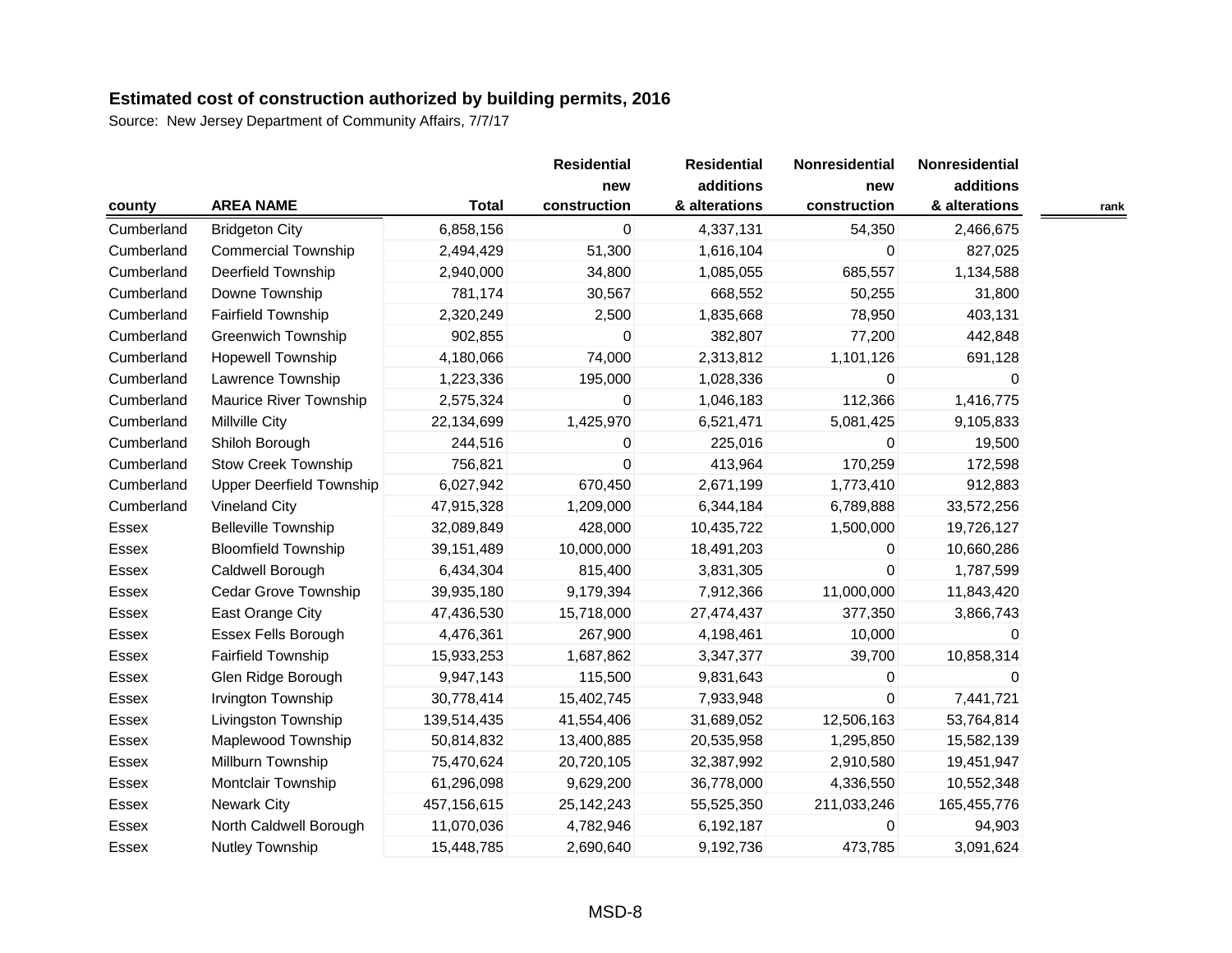|            |                           |              | <b>Residential</b><br>new | <b>Residential</b><br>additions | <b>Nonresidential</b><br>new | <b>Nonresidential</b><br>additions |      |
|------------|---------------------------|--------------|---------------------------|---------------------------------|------------------------------|------------------------------------|------|
| county     | <b>AREA NAME</b>          | <b>Total</b> | construction              | & alterations                   | construction                 | & alterations                      | rank |
| Essex      | City of Orange Township   | 22,219,007   | 9,294,500                 | 7,528,435                       | 1,666,900                    | 3,729,172                          |      |
| Essex      | Roseland Borough          | 14,970,506   | 1,088,850                 | 3,323,836                       | 50,000                       | 10,507,820                         |      |
| Essex      | South Orange Village      | 28,763,383   | 1,266,250                 | 15,549,901                      | 5,126,593                    | 6,820,639                          |      |
| Essex      | Verona Township           | 20,428,520   | 2,553,950                 | 8,188,216                       | 25,800                       | 9,660,554                          |      |
| Essex      | West Caldwell Township    | 14,818,470   | 0                         | 6,422,925                       | 100,000                      | 8,295,545                          |      |
| Essex      | West Orange Township      | 64,811,647   | 2,185,249                 | 35,647,309                      | 8,404,111                    | 18,574,978                         |      |
| Gloucester | Clayton Borough           | 11,926,293   | 257,900                   | 4,263,558                       | 100,000                      | 7,304,835                          |      |
| Gloucester | Deptford Township         | 33,970,640   | 5,022,134                 | 9,898,951                       | 8,950,917                    | 10,098,638                         |      |
| Gloucester | East Greenwich Township   | 15,446,234   | 7,463,087                 | 6,331,064                       | 41,058                       | 1,611,025                          |      |
| Gloucester | <b>Elk Township</b>       | 10,176,827   | 5,854,097                 | 193,564                         | 2,182,100                    | 1,947,066                          |      |
| Gloucester | Franklin Township         | 20,312,565   | 2,259,848                 | 5,696,892                       | 380,521                      | 11,975,304                         |      |
| Gloucester | Glassboro Borough         | 88,422,201   | 8,402,010                 | 5,907,092                       | 61,364,134                   | 12,748,965                         |      |
| Gloucester | <b>Greenwich Township</b> | 6,025,844    | 0                         | 2,776,915                       | 7,000                        | 3,241,929                          |      |
| Gloucester | Harrison Township         | 47,607,665   | 8,431,099                 | 5,657,694                       | 28,117,192                   | 5,401,680                          |      |
| Gloucester | Logan Township            | 56,610,877   | 28,886                    | 2,904,898                       | 33,427,715                   | 20,249,378                         |      |
| Gloucester | Mantua Township           | 13,707,910   | 3,080,237                 | 8,120,127                       | 936,590                      | 1,570,956                          |      |
| Gloucester | Monroe Township           | 31, 151, 720 | 8,686,480                 | 17,252,089                      | 248,313                      | 4,964,838                          |      |
| Gloucester | National Park Borough     | 980,177      | 0                         | 866,723                         | 27,257                       | 86,197                             |      |
| Gloucester | Newfield Borough          | 1,544,623    | 890,000                   | 588,923                         | 0                            | 65,700                             |      |
| Gloucester | Paulsboro Borough         | 5,816,678    | 0                         | 1,901,789                       | 123,019                      | 3,791,870                          |      |
| Gloucester | Pitman Borough            | 4,064,344    | 283,207                   | 2,813,156                       | 5,624                        | 962,357                            |      |
| Gloucester | South Harrison Township   | 4,321,653    | 1,311,650                 | 2,691,488                       | 74,435                       | 244,080                            |      |
| Gloucester | Swedesboro Borough        | 1,243,819    | 112,000                   | 4,400                           | 80,110                       | 1,047,309                          |      |
| Gloucester | Washington Township       | 43,115,473   | 4,145,500                 | 23,884,572                      | 3,143,140                    | 11,942,261                         |      |
| Gloucester | Wenonah Borough           | 1,438,391    | 206,643                   | 823,081                         | 118,117                      | 290,550                            |      |
| Gloucester | West Deptford Township    | 45,900,051   | 462,600                   | 6,493,680                       | 11,292,277                   | 27,651,494                         |      |
| Gloucester | Westville Borough         | 1,432,529    | 8,997                     | 1,170,112                       | 0                            | 253,420                            |      |
| Gloucester | <b>Woodbury City</b>      | 5,254,866    | 338,100                   | 2,460,088                       | 354,875                      | 2,101,803                          |      |
| Gloucester | Woodbury Heights Borougl  | 1,994,032    | 0                         | 1,089,383                       | 0                            | 904,649                            |      |
| Gloucester | <b>Woolwich Township</b>  | 23,687,644   | 15,551,989                | 723,764                         | 827,633                      | 6,584,258                          |      |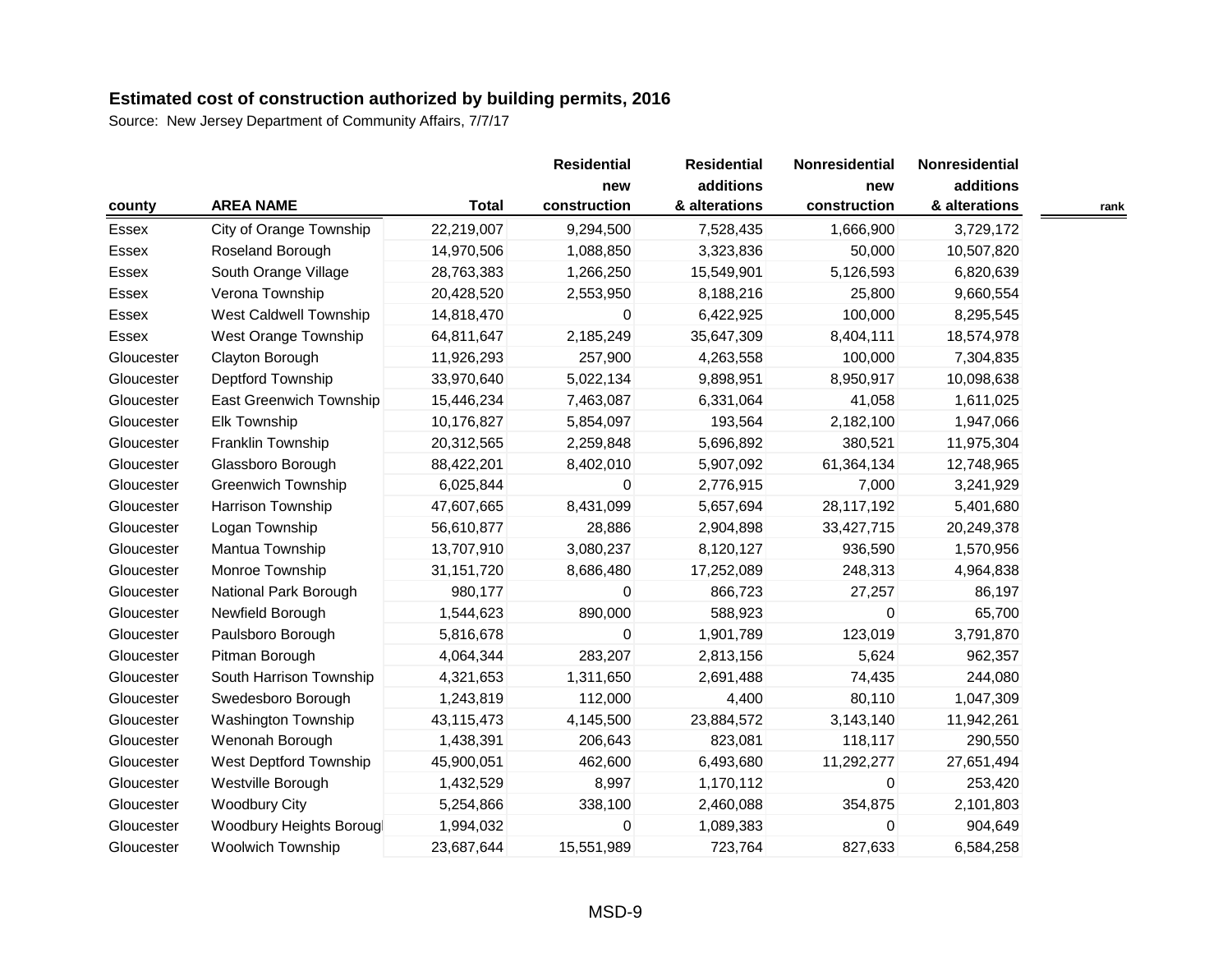|           |                           |               | <b>Residential</b>  | <b>Residential</b>         | Nonresidential      | Nonresidential             |      |
|-----------|---------------------------|---------------|---------------------|----------------------------|---------------------|----------------------------|------|
| county    | <b>AREA NAME</b>          | <b>Total</b>  | new<br>construction | additions<br>& alterations | new<br>construction | additions<br>& alterations | rank |
| Hudson    | <b>Bayonne City</b>       | 59,061,817    | 3,423,200           | 13,339,490                 | 27,482,250          | 14,816,877                 |      |
| Hudson    | East Newark Borough       | 511,658       | 323,400             | 157,828                    | 0                   | 30,430                     |      |
| Hudson    | Guttenberg Town           | 2,205,332     | 140,600             | 1,086,181                  | $\mathbf 0$         | 978,551                    |      |
| Hudson    | Harrison Town             | 120,727,933   | 116,284,683         | 1,637,800                  | 784,001             | 2,021,449                  |      |
| Hudson    | Hoboken City              | 83,392,401    | 23,729,465          | 46,536,143                 | 1,600,000           | 11,526,793                 |      |
| Hudson    | Jersey City               | 1,388,541,295 | 945,480,814         | 199,818,159                | 26,449,563          | 216,792,759                |      |
| Hudson    | Kearny Town               | 68,660,512    | 11,983,550          | 7,865,778                  | 36,458,495          | 12,352,689                 |      |
| Hudson    | North Bergen Township     | 48,410,737    | 10,963,099          | 12,703,700                 | 4,603,901           | 20,140,037                 |      |
| Hudson    | Secaucus Town             | 321,216,484   | 70,775,676          | 7,212,548                  | 169,072,922         | 74,155,338                 |      |
| Hudson    | <b>Union City</b>         | 48,988,891    | 26,398,153          | 12,948,136                 | $\mathbf 0$         | 9,642,602                  |      |
| Hudson    | Weehawken Township        | 264,787,001   | 187,398,141         | 8,850,035                  | 59,377,000          | 9,161,825                  |      |
| Hudson    | West New York Town        | 70,736,686    | 51,249,987          | 11,177,763                 | 0                   | 8,308,936                  |      |
| Hunterdon | Alexandria Township       | 5,389,507     | 634,750             | 2,798,003                  | 1,459,214           | 497,540                    |      |
| Hunterdon | <b>Bethlehem Township</b> | 2,660,088     | 0                   | 1,372,720                  | 432,851             | 854,517                    |      |
| Hunterdon | <b>Bloomsbury Borough</b> | 1,575,359     | 0                   | 204,552                    | 1,044,600           | 326,207                    |      |
| Hunterdon | Califon Borough           | 380,060       | $\mathbf 0$         | 325,188                    | 41,500              | 13,372                     |      |
| Hunterdon | <b>Clinton Town</b>       | 4,844,372     | 2,276,000           | 1,013,852                  | 26,500              | 1,528,020                  |      |
| Hunterdon | Clinton Township          | 13,006,526    | 23,881              | 5,922,508                  | 311,094             | 6,749,043                  |      |
| Hunterdon | <b>Delaware Township</b>  | 5,790,842     | 1,577,250           | 3,350,812                  | 317,086             | 545,694                    |      |
| Hunterdon | East Amwell Township      | 8,154,452     | 1,728,865           | 4,725,584                  | 735,025             | 964,978                    |      |
| Hunterdon | Flemington Borough        | 4,455,231     | 0                   | 1,181,957                  | $\Omega$            | 3,273,274                  |      |
| Hunterdon | Franklin Township         | 6,212,405     | 1,326,200           | 2,961,031                  | 488,239             | 1,436,935                  |      |
| Hunterdon | Frenchtown Borough        | 972,136       | 9,317               | 633,090                    | $\boldsymbol{0}$    | 329,729                    |      |
| Hunterdon | Glen Gardner Borough      | 1,128,718     | $\mathsf 0$         | 784,656                    | 42,300              | 301,762                    |      |
| Hunterdon | Hampton Borough           | 530,509       | 7,200               | 238,767                    | 21,800              | 262,742                    |      |
| Hunterdon | High Bridge Borough       | 2,332,741     | 800,700             | 1,137,342                  | 2,505               | 392,194                    |      |
| Hunterdon | <b>Holland Township</b>   | 11,658,646    | 793,001             | 1,612,315                  | 494,358             | 8,758,972                  |      |
| Hunterdon | Kingwood Township         | 3,389,121     | 355,001             | 1,973,309                  | 412,225             | 648,586                    |      |
| Hunterdon | Lambertville City         | 4,208,382     | 645,101             | 2,479,597                  | 3,000               | 1,080,684                  |      |
| Hunterdon | Lebanon Borough           | 375,621       | 0                   | 134,731                    | 4,000               | 236,890                    |      |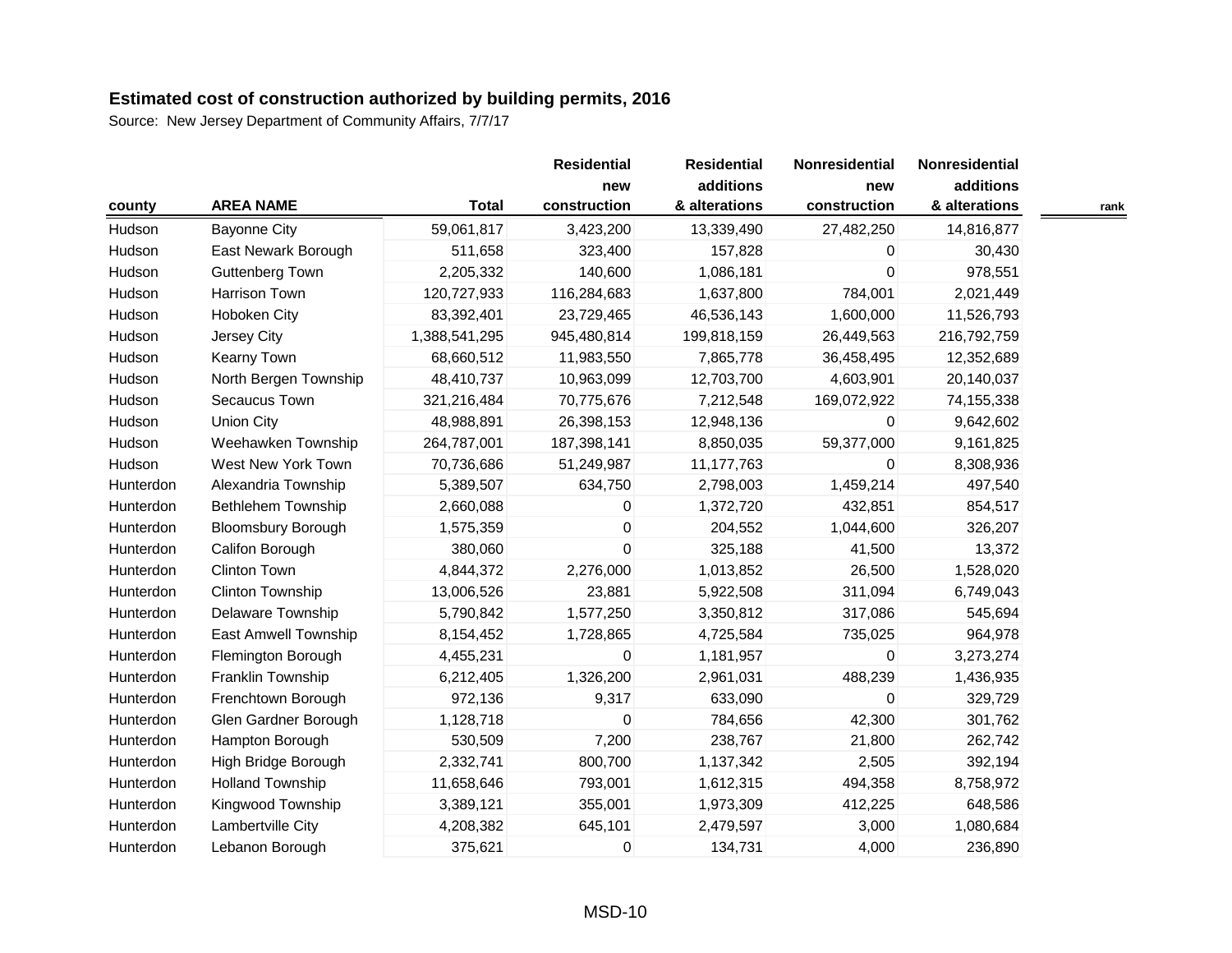|           |                              |                      | <b>Residential</b><br>new | <b>Residential</b><br>additions | Nonresidential<br>new | Nonresidential<br>additions |      |
|-----------|------------------------------|----------------------|---------------------------|---------------------------------|-----------------------|-----------------------------|------|
| county    | <b>AREA NAME</b>             | <b>Total</b>         | construction              | & alterations                   | construction          | & alterations               | rank |
| Hunterdon | Lebanon Township             | 5,947,492            | 961,301                   | 2,919,196                       | 205,700               | 1,861,295                   |      |
| Hunterdon | Milford Borough              | 973,002              | 54,100                    | 346,496                         | 325,800               | 246,606                     |      |
| Hunterdon | Raritan Township             | 66,213,637           | 16,602,361                | 9,271,041                       | 20,591,736            | 19,748,499                  |      |
| Hunterdon | Readington Township          | 26,239,737           | 10,167,027                | 8,196,059                       | 964,590               | 6,912,061                   |      |
| Hunterdon | Stockton Borough             | 307,006              | 0                         | 142,646                         | 0                     | 164,360                     |      |
| Hunterdon | Tewksbury Township           | 6,949,301            | 112,200                   | 4,786,635                       | 1,044,938             | 1,005,528                   |      |
| Hunterdon | Union Township               | 2,835,578            | 500                       | 1,611,788                       | 48,327                | 1,174,963                   |      |
| Hunterdon | West Amwell Township         | 7,844,205            | 2,741,357                 | 2,052,262                       | 972,545               | 2,078,041                   |      |
| Mercer    | East Windsor Township        | 60,637,869           | 6,373,421                 | 7,245,904                       | 31,034,045            | 15,984,499                  |      |
| Mercer    | Ewing Township               | 61,839,005           | 30,302,460                | 14,176,612                      | 2,146,908             | 15,213,025                  |      |
| Mercer    | Hamilton Township            | 99,599,097           | 27,035,356                | 42,523,714                      | 11,196,623            | 18,843,404                  |      |
| Mercer    | Hightstown Borough           | 4,435,486            | 609,100                   | 1,882,998                       | 38,250                | 1,905,138                   |      |
| Mercer    | Hopewell Borough             | 2,860,431            | 704,792                   | 1,790,272                       | 204,000               | 161,367                     |      |
| Mercer    | <b>Hopewell Township</b>     | 77,330,668           | 3,899,082                 | 12,723,650                      | 1,854,626             | 58,853,310                  |      |
| Mercer    | Lawrence Township            | 144,453,640          | 9,265,200                 | 14,364,976                      | 59,911,060            | 60,912,404                  |      |
| Mercer    | Pennington Borough           | 5,687,547            | 0                         | 2,411,508                       | 92,959                | 3,183,080                   |      |
| Mercer    | Princeton Borough            | See Princeton (1114) |                           |                                 |                       |                             |      |
| Mercer    | Princeton (consolidated 11   | 168,501,839          | 19,987,555                | 34,419,128                      | 58,314,952            | 55,780,204                  |      |
| Mercer    | <b>Trenton City</b>          | 78,855,663           | 10,160,500                | 21,805,065                      | 20,170,900            | 26,719,198                  |      |
| Mercer    | Robbinsville Township        | 52,470,953           | 11,032,239                | 6,797,250                       | 832,810               | 33,808,654                  |      |
| Mercer    | West Windsor Township        | 50,943,715           | 183,000                   | 13,745,453                      | 7,403,199             | 29,612,063                  |      |
| Middlesex | Carteret Borough             | 54,736,923           | 3,342,575                 | 4,890,394                       | 5,923,915             | 40,580,039                  |      |
| Middlesex | Cranbury Township            | 58,897,891           | 688,100                   | 2,568,171                       | 45,667,641            | 9,973,979                   |      |
| Middlesex | Dunellen Borough             | 2,008,963            | 412,700                   | 1,521,642                       | 0                     | 74,621                      |      |
| Middlesex | East Brunswick Township      | 50,837,958           | 2,455,457                 | 18,748,294                      | 818,548               | 28,815,659                  |      |
| Middlesex | Edison Township              | 160,978,568          | 13,115,045                | 33,630,171                      | 62,551,799            | 51,681,553                  |      |
| Middlesex | Helmetta Borough             | 6,270,522            | 0                         | 6,245,671                       | 12,850                | 12,001                      |      |
| Middlesex | <b>Highland Park Borough</b> | 18,477,011           | 11,049,237                | 7,427,774                       | $\mathbf 0$           | 0                           |      |
| Middlesex | Jamesburg Borough            | 1,719,941            | 0                         | 1,185,908                       | 48,545                | 485,488                     |      |
| Middlesex | Old Bridge Township          | 32,747,071           | 1,363,425                 | 21,789,092                      | 628,903               | 8,965,651                   |      |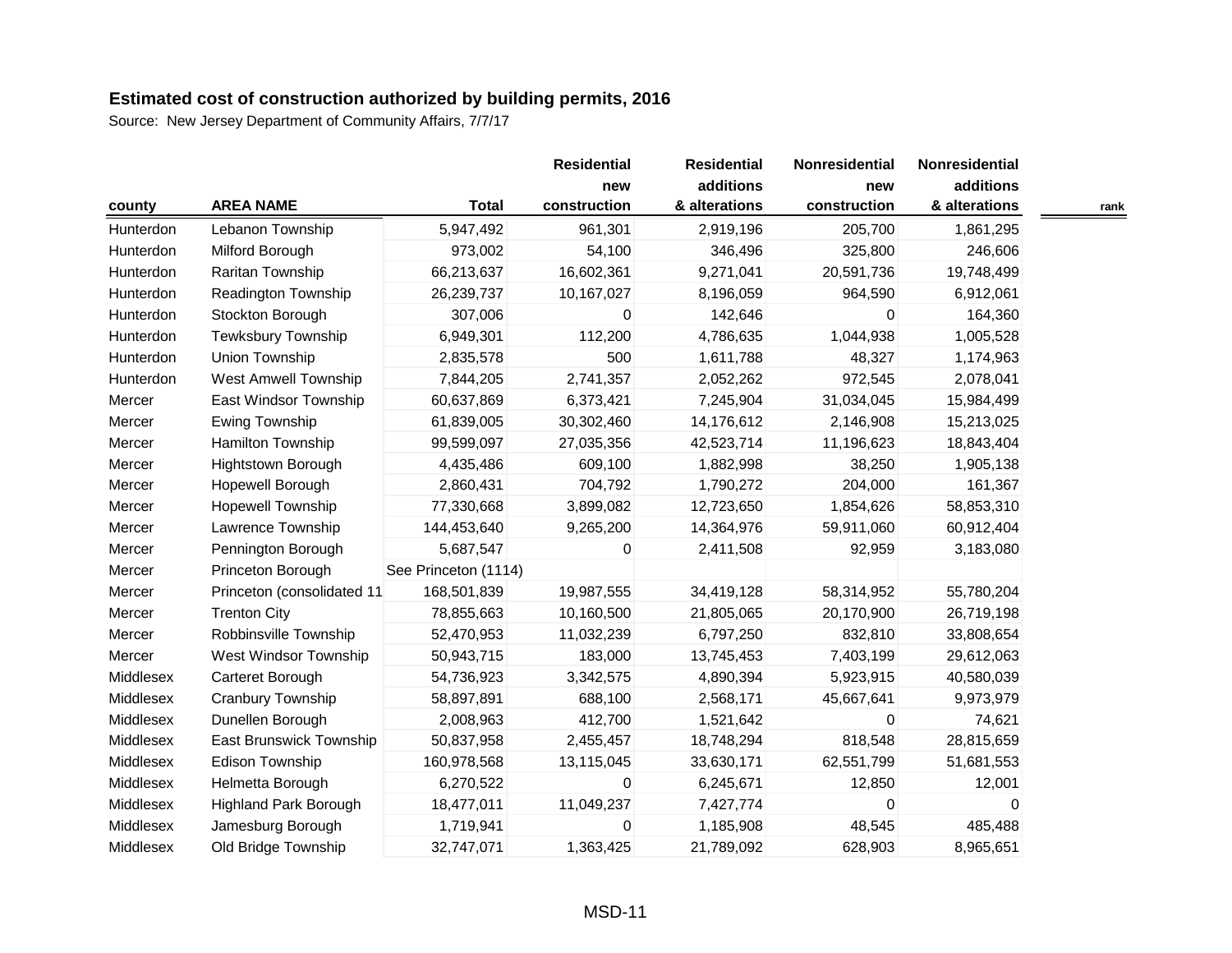|           |                              |               | <b>Residential</b><br>new | <b>Residential</b><br>additions | Nonresidential<br>new | Nonresidential<br>additions |      |
|-----------|------------------------------|---------------|---------------------------|---------------------------------|-----------------------|-----------------------------|------|
| county    | <b>AREA NAME</b>             | <b>Total</b>  | construction              | & alterations                   | construction          | & alterations               | rank |
| Middlesex | Metuchen Borough             | 34,100,295    | 20,401,725                | 7,182,828                       | 2,690,481             | 3,825,261                   |      |
| Middlesex | Middlesex Borough            | 9,761,449     | 1,363,279                 | 5,594,384                       | 49,700                | 2,754,086                   |      |
| Middlesex | Milltown Borough             | 11, 161, 231  | 4,921,325                 | 2,806,181                       | 2,808,200             | 625,525                     |      |
| Middlesex | Monroe Township              | 96,784,308    | 56,577,467                | 16,108,238                      | 10,985,678            | 13,112,925                  |      |
| Middlesex | New Brunswick City           | 90,185,692    | 3,094,500                 | 9,025,896                       | 0                     | 78,065,296                  |      |
| Middlesex | North Brunswick Township     | 91,335,873    | 14,010,919                | 44,026,385                      | 15,754,500            | 17,544,069                  |      |
| Middlesex | Perth Amboy City             | 57,116,437    | 19,336,600                | 15,714,960                      | 12,297,000            | 9,767,877                   |      |
| Middlesex | Piscataway Township          | 55,819,246    | 2,640,514                 | 13,419,012                      | 10,299,683            | 29,460,037                  |      |
| Middlesex | Plainsboro Township          | 22,704,323    | 10,004                    | 11,439,596                      | 1,157,262             | 10,097,461                  |      |
| Middlesex | Sayreville Borough           | 44,678,808    | 1,134,253                 | 14,344,315                      | 1,359,703             | 27,840,537                  |      |
| Middlesex | South Amboy City             | 6,795,273     | 3,391,526                 | 2,585,204                       | 25,100                | 793,443                     |      |
| Middlesex | South Brunswick Township     | 157, 159, 471 | 42,860,606                | 15,862,284                      | 36,334,893            | 62,101,688                  |      |
| Middlesex | South Plainfield Borough     | 36,730,254    | 3,104,620                 | 2,000,260                       | 5,980,538             | 25,644,836                  |      |
| Middlesex | South River Borough          | 10,171,653    | 1,207,475                 | 5,966,797                       | 80,000                | 2,917,381                   |      |
| Middlesex | Spotswood Borough            | 9,771,838     | 284,152                   | 3,255,118                       | 0                     | 6,232,568                   |      |
| Middlesex | Woodbridge Township          | 135, 141, 027 | 35,077,438                | 25,405,636                      | 1,711,070             | 72,946,883                  |      |
| Monmouth  | Allenhurst Borough           | 3,780,631     | 2,451,201                 | 1,069,129                       | 119,701               | 140,600                     |      |
| Monmouth  | Allentown Borough            | 1,199,012     | 24,500                    | 777,836                         | $\mathbf 0$           | 396,676                     |      |
| Monmouth  | <b>Asbury Park City</b>      | 17,659,335    | 808,854                   | 7,004,209                       | 69,500                | 9,776,772                   |      |
| Monmouth  | Atlantic Highlands Borough   | 7,002,426     | 778,150                   | 4,050,751                       | 1,539,000             | 634,525                     |      |
| Monmouth  | Avon-by-the-Sea Borough      | 7,085,259     | 3,611,520                 | 2,881,282                       | 285,700               | 306,757                     |      |
| Monmouth  | Belmar Borough               | 17,790,912    | 3,408,576                 | 6,052,547                       | 6,208,595             | 2,121,194                   |      |
| Monmouth  | <b>Bradley Beach Borough</b> | 8,898,057     | 2,544,200                 | 5,296,086                       | 30,500                | 1,027,271                   |      |
| Monmouth  | <b>Brielle Borough</b>       | 12,927,944    | 7,984,385                 | 3,607,398                       | 961,457               | 374,704                     |      |
| Monmouth  | <b>Colts Neck Township</b>   | 10,467,078    | 2,526,284                 | 6,806,515                       | 313,002               | 821,277                     |      |
| Monmouth  | Deal Borough                 | 13,745,915    | 9,050,076                 | 2,736,839                       | $\Omega$              | 1,959,000                   |      |
| Monmouth  | Eatontown Borough            | 17,972,907    | 3,386,692                 | 3,796,985                       | 1,221,600             | 9,567,630                   |      |
| Monmouth  | Englishtown Borough          | 892,390       | 1,000                     | 581,142                         | 32,100                | 278,148                     |      |
| Monmouth  | Fair Haven Borough           | 18,747,075    | 7,941,413                 | 9,134,747                       | 0                     | 1,670,915                   |      |
| Monmouth  | Farmingdale Borough          | 5,571,060     | 4,708,446                 | 736,684                         | 0                     | 125,930                     |      |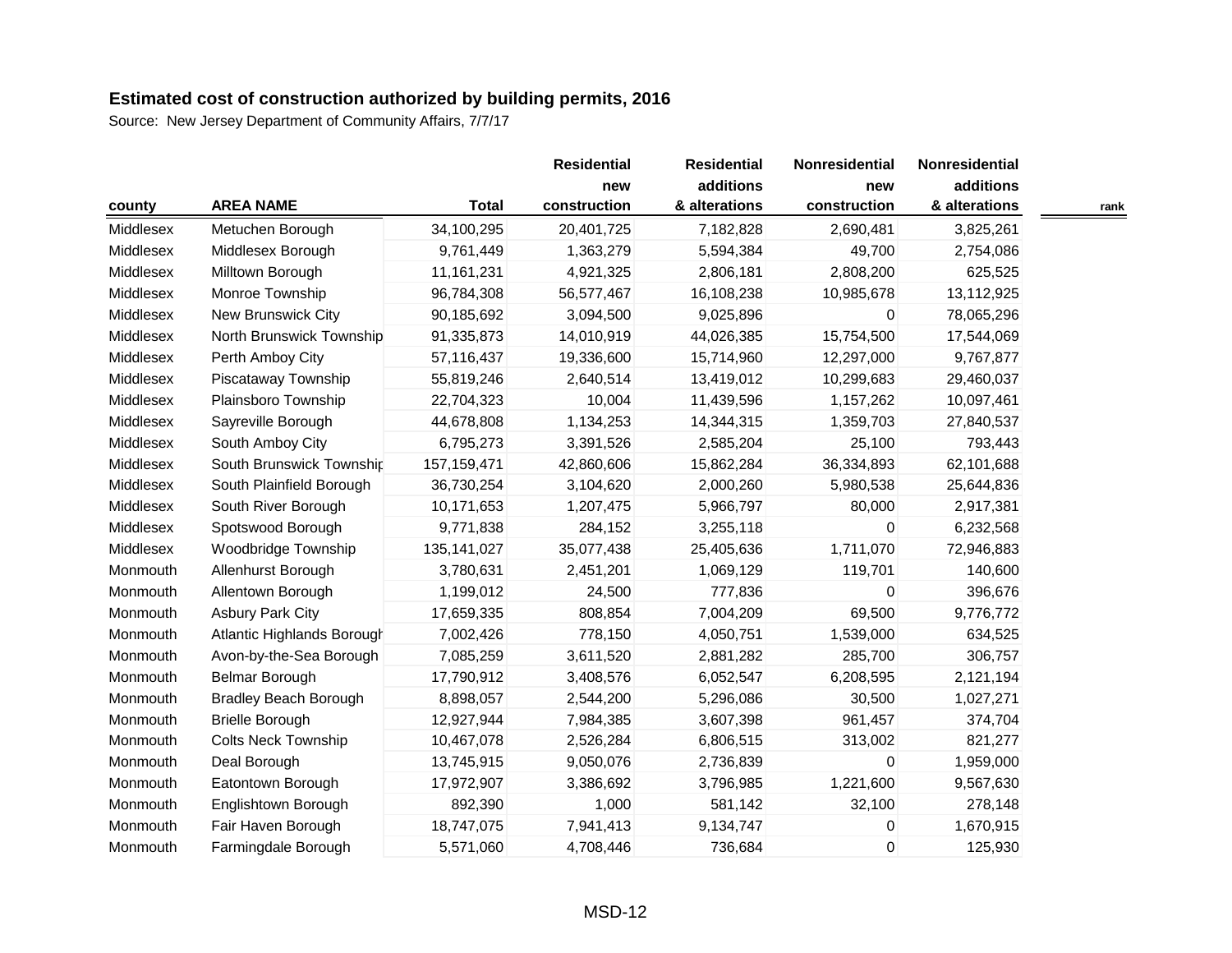|          |                             |              | <b>Residential</b> | <b>Residential</b> | Nonresidential | Nonresidential |      |
|----------|-----------------------------|--------------|--------------------|--------------------|----------------|----------------|------|
|          |                             | new          | additions          | new                | additions      |                |      |
| county   | <b>AREA NAME</b>            | <b>Total</b> | construction       | & alterations      | construction   | & alterations  | rank |
| Monmouth | Freehold Borough            | 9,534,584    | 739,650            | 1,564,757          | 9,601          | 7,220,576      |      |
| Monmouth | Freehold Township           | 71,918,999   | 8,983,376          | 13,952,438         | 4,714,526      | 44,268,659     |      |
| Monmouth | Highlands Borough           | 16,438,891   | 9,367,444          | 5,544,157          | 835,000        | 692,290        |      |
| Monmouth | <b>Holmdel Township</b>     | 51,189,363   | 16,349,729         | 10,155,807         | 711,405        | 23,972,422     |      |
| Monmouth | <b>Howell Township</b>      | 60,614,253   | 15,047,083         | 18,915,739         | 4,721,502      | 21,929,929     |      |
| Monmouth | Interlaken Borough          | 1,577,516    | 345,900            | 1,122,416          | $\Omega$       | 109,200        |      |
| Monmouth | Keansburg Borough           | 19,752,818   | 12,330,755         | 7,059,379          | 12,000         | 350,684        |      |
| Monmouth | Keyport Borough             | 7,917,954    | 457,820            | 6,542,556          | 25,000         | 892,578        |      |
| Monmouth | Little Silver Borough       | 9,633,255    | 1,271,600          | 6,219,342          | 0              | 2,142,313      |      |
| Monmouth | Loch Arbour Village         | 1,517,997    | 0                  | 1,224,122          | $\Omega$       | 293,875        |      |
| Monmouth | Long Branch City            | 25,202,866   | 8,753,522          | 11,406,078         | 992,990        | 4,050,276      |      |
| Monmouth | Manalapan Township          | 39,098,822   | 2,069,175          | 21,862,186         | 12,136,604     | 3,030,857      |      |
| Monmouth | Manasquan Borough           | 18,170,091   | 8,421,915          | 7,755,339          | 415,015        | 1,577,822      |      |
| Monmouth | Marlboro Township           | 46,296,614   | 3,144,952          | 23,847,850         | 5,934,301      | 13,369,511     |      |
| Monmouth | Matawan Borough             | 7,962,850    | 2,430,850          | 3,554,700          | 185,698        | 1,791,602      |      |
| Monmouth | Aberdeen Township           | 36,878,811   | 27,937,614         | 6,356,045          | 1,071,727      | 1,513,425      |      |
| Monmouth | Middletown Township         | 105,335,942  | 37,652,391         | 40,316,927         | 3,382,726      | 23,983,898     |      |
| Monmouth | Millstone Township          | 18,324,566   | 9,084,154          | 5,469,447          | 1,146,036      | 2,624,929      |      |
| Monmouth | Monmouth Beach Borough      | 14,519,419   | 7,467,891          | 5,523,917          | 3,000          | 1,524,611      |      |
| Monmouth | Neptune Township            | 148,158,654  | 5,466,650          | 20,187,425         | 57,863,300     | 64,641,279     |      |
| Monmouth | Neptune City Borough        | 6,355,789    | 30,984             | 1,452,018          | 72,727         | 4,800,060      |      |
| Monmouth | <b>Tinton Falls Borough</b> | 11,934,189   | 184,500            | 5,446,765          | $\mathbf 0$    | 6,302,924      |      |
| Monmouth | Ocean Township              | 54,257,146   | 6,117,500          | 12,783,193         | 7,296,685      | 28,059,768     |      |
| Monmouth | Oceanport Borough           | 19,806,282   | 4,387,443          | 14,386,326         | 8,000          | 1,024,513      |      |
| Monmouth | Hazlet Township             | 9,654,651    | 464,001            | 7,280,872          | $\overline{2}$ | 1,909,776      |      |
| Monmouth | Red Bank Borough            | 15,669,735   | 3,949,171          | 4,581,122          | 325,481        | 6,813,961      |      |
| Monmouth | Roosevelt Borough           | 334,356      | 0                  | 313,278            | 0              | 21,078         |      |
| Monmouth | Rumson Borough              | 44,488,741   | 27,833,205         | 15,839,936         | $\mathbf 0$    | 815,600        |      |
| Monmouth | Sea Bright Borough          | 2,972,187    | 635,500            | 929,437            | $\Omega$       | 1,407,250      |      |
| Monmouth | Sea Girt Borough            | 25,894,127   | 11,491,356         | 4,320,235          | 8,876,248      | 1,206,288      |      |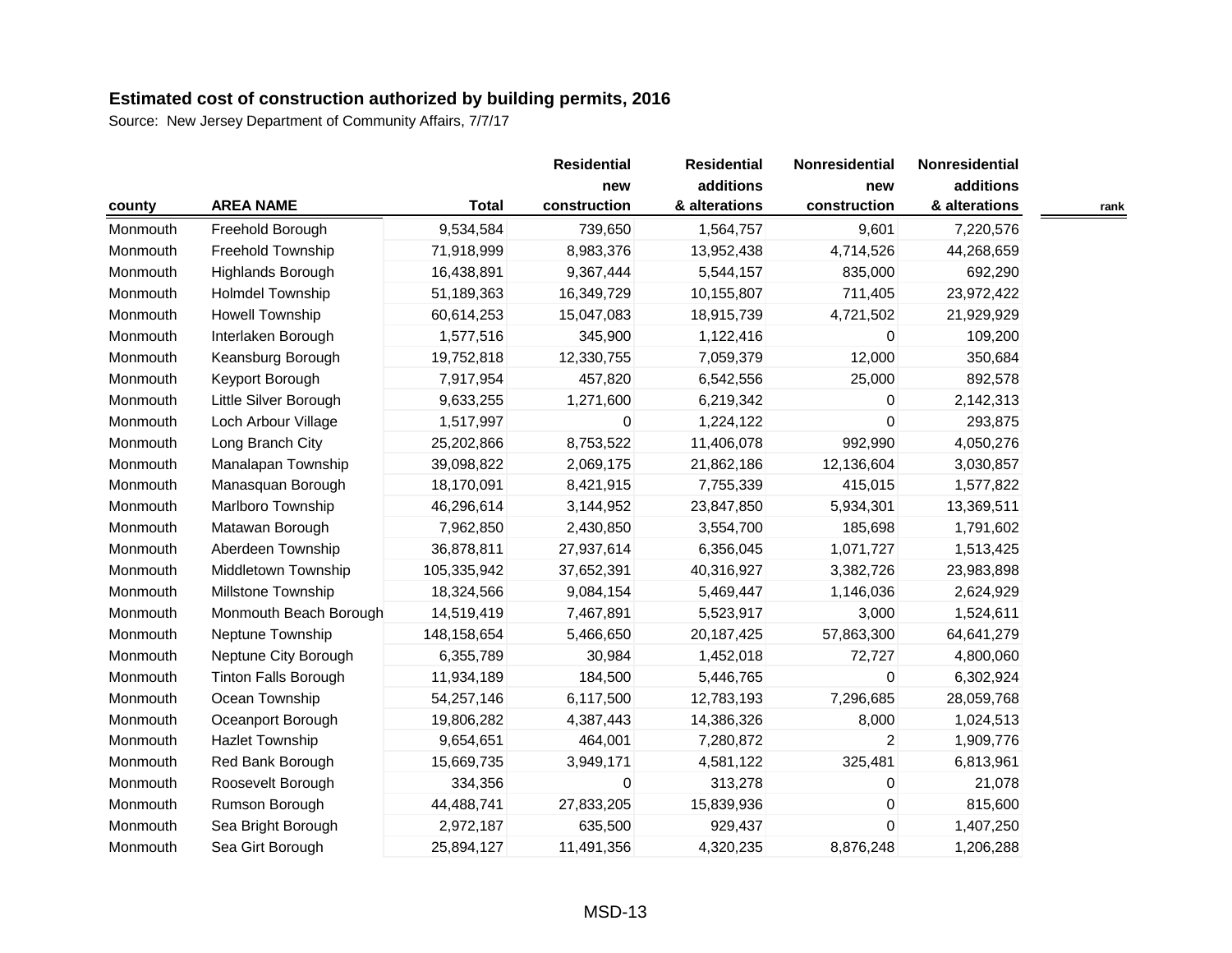| county        |                                |              | <b>Residential</b><br>new | <b>Residential</b><br>additions | Nonresidential<br>new | Nonresidential<br>additions |      |
|---------------|--------------------------------|--------------|---------------------------|---------------------------------|-----------------------|-----------------------------|------|
|               | <b>AREA NAME</b>               | <b>Total</b> | construction              | & alterations                   | construction          | & alterations               | rank |
| Monmouth      | Shrewsbury Borough             | 7,399,486    | 1,550,200                 | 2,625,972                       | 14,500                | 3,208,814                   |      |
| Monmouth      | Shrewsbury Township            | 177,907      | 0                         | 176,057                         | 0                     | 1,850                       |      |
| Monmouth      | Lake Como Borough              | 3,025,318    | 60,000                    | 2,592,418                       | 25,000                | 347,900                     |      |
| Monmouth      | Spring Lake Borough            | 32,359,526   | 18,854,057                | 10,615,532                      | 1,883,235             | 1,006,702                   |      |
| Monmouth      | Spring Lake Heights Boro       | 5,068,396    | 1,304,415                 | 3,057,996                       | 239,649               | 466,336                     |      |
| Monmouth      | Union Beach Borough            | 15,739,193   | 5,800,590                 | 8,442,443                       | 100,000               | 1,396,160                   |      |
| Monmouth      | <b>Upper Freehold Township</b> | 17,515,566   | 7,941,250                 | 4,168,398                       | 1,199,575             | 4,206,343                   |      |
| Monmouth      | <b>Wall Township</b>           | 46,748,501   | 3,866,546                 | 12,658,391                      | 19,135,383            | 11,088,181                  |      |
| Monmouth      | West Long Branch Boroug        | 40,785,844   | 1,677,864                 | 4,965,661                       | 14,856,201            | 19,286,118                  |      |
| <b>Morris</b> | <b>Boonton Town</b>            | 5,748,931    | 120,000                   | 4,124,109                       | 18,616                | 1,486,206                   |      |
| Morris        | Boonton Township               | 3,288,358    | 920,300                   | 2,070,326                       | $\mathbf 0$           | 297,732                     |      |
| Morris        | <b>Butler Borough</b>          | 4,989,703    | 1,077,000                 | 2,182,128                       | 501,500               | 1,229,075                   |      |
| Morris        | Chatham Borough                | 21,066,115   | 5,210,850                 | 13,410,660                      | 71,200                | 2,373,405                   |      |
| Morris        | Chatham Township               | 35,253,670   | 17,455,077                | 12,162,453                      | $\Omega$              | 5,636,140                   |      |
| Morris        | Chester Borough                | 3,473,718    | 0                         | 855,937                         | 1,168,600             | 1,449,181                   |      |
| Morris        | <b>Chester Township</b>        | 9,173,947    | 1,085,311                 | 6,324,537                       | 450,543               | 1,313,556                   |      |
| Morris        | Denville Township              | 25,681,858   | 6,395,589                 | 10,649,044                      | 90,900                | 8,546,325                   |      |
| Morris        | Dover Town                     | 13,714,881   | 574,320                   | 3,659,880                       | 4,230,406             | 5,250,275                   |      |
| Morris        | East Hanover Township          | 46,583,466   | 679,000                   | 6,381,894                       | 2,280,000             | 37,242,572                  |      |
| Morris        | Florham Park Borough           | 109,254,926  | 41,796,263                | 7,489,177                       | 37,746,758            | 22,222,728                  |      |
| Morris        | Hanover Township               | 93,297,922   | 2,057,187                 | 7,137,727                       | 32,282,543            | 51,820,465                  |      |
| Morris        | Harding Township               | 23,309,349   | 13,283,200                | 9,156,358                       | 452,000               | 417,791                     |      |
| Morris        | Jefferson Township             | 9,363,864    | 620,600                   | 7,273,627                       | 184,407               | 1,285,230                   |      |
| Morris        | Kinnelon Borough               | 7,853,803    | 1,002,850                 | 6,449,030                       | 1,500                 | 400,423                     |      |
| Morris        | Lincoln Park Borough           | 4,745,782    | 0                         | 3,162,321                       | 966,000               | 617,461                     |      |
| Morris        | Madison Borough                | 60,095,945   | 22,439,448                | 17,103,141                      | 3,148,599             | 17,404,757                  |      |
| Morris        | Mendham Borough                | 8,624,420    | 1,256,500                 | 4,539,056                       | 1,702,706             | 1,126,158                   |      |
| Morris        | <b>Mendham Township</b>        | 6,191,865    | 41,001                    | 6,113,262                       | $\mathbf 0$           | 37,602                      |      |
| Morris        | Mine Hill Township             | 1,811,930    | 0                         | 1,422,309                       | 26,000                | 363,621                     |      |
| Morris        | Montville Township             | 22,449,394   | 4,280,682                 | 8,151,603                       | 3,827,665             | 6,189,444                   |      |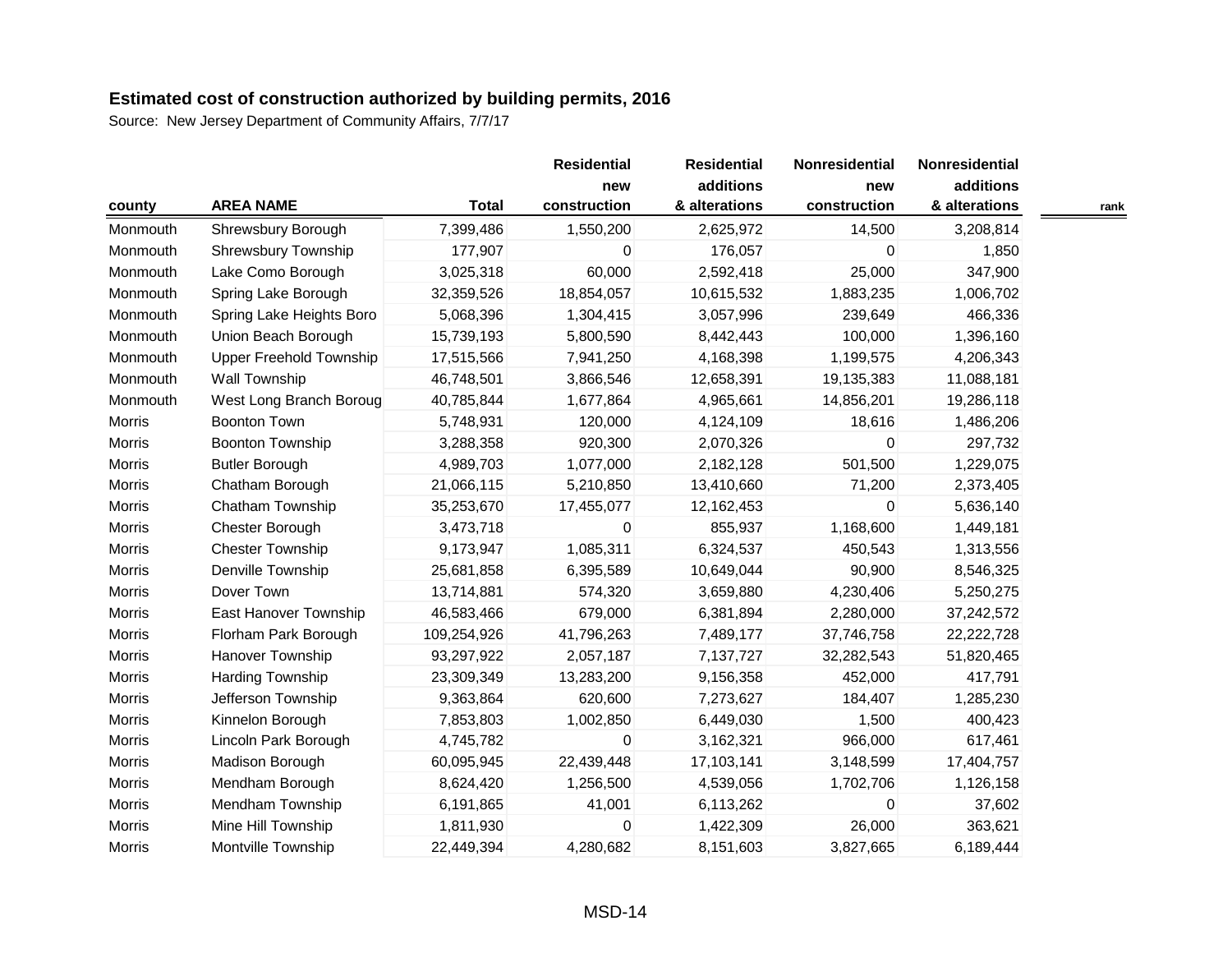|        |                           |              | <b>Residential</b> | <b>Residential</b> | Nonresidential | Nonresidential |      |
|--------|---------------------------|--------------|--------------------|--------------------|----------------|----------------|------|
|        |                           |              | new                | additions          | new            | additions      |      |
| county | <b>AREA NAME</b>          | <b>Total</b> | construction       | & alterations      | construction   | & alterations  | rank |
| Morris | Morris Township           | 49,319,435   | 660,100            | 18,479,167         | 7,213,870      | 22,966,298     |      |
| Morris | Morris Plains Borough     | 54,189,303   | 34,286,814         | 3,885,203          | 14,447,163     | 1,570,123      |      |
| Morris | Morristown Town           | 105,182,387  | 61,602,976         | 8,868,280          | 182,100        | 34,529,031     |      |
| Morris | Mountain Lakes Borough    | 9,675,255    | 2,131,500          | 6,377,371          | 170,000        | 996,384        |      |
| Morris | Mount Arlington Borough   | 8,247,657    | 5,177,068          | 1,526,891          | 101,954        | 1,441,744      |      |
| Morris | Mount Olive Township      | 45, 151, 635 | 22,059,353         | 8,783,549          | 3,392,668      | 10,916,065     |      |
| Morris | Netcong Borough           | 1,839,800    | 0                  | 1,299,707          | 196,500        | 343,593        |      |
| Morris | Parsippany-Troy Hills Twp | 146,087,840  | 4,152,700          | 18,018,128         | 48,049,089     | 75,867,923     |      |
| Morris | Long Hill Township        | 8,670,631    | 625,000            | 5,937,681          | 231,425        | 1,876,525      |      |
| Morris | Pequannock Township       | 34,267,677   | 726,400            | 12,165,440         | 3,752,100      | 17,623,737     |      |
| Morris | Randolph Township         | 24,952,366   | 4,956,526          | 12,872,190         | 4,067,474      | 3,056,176      |      |
| Morris | Riverdale Borough         | 2,934,304    | 744,800            | 1,046,429          | 40,500         | 1,102,575      |      |
| Morris | Rockaway Borough          | 4,419,969    | 166,500            | 1,669,433          | 5,600          | 2,578,436      |      |
| Morris | Rockaway Township         | 46,949,219   | 8,535,604          | 19,793,580         | 3,037,350      | 15,582,685     |      |
| Morris | Roxbury Township          | 15,553,375   | 1,724,610          | 7,491,647          | 653,150        | 5,683,968      |      |
| Morris | Victory Gardens Borough   | 800,766      | 0                  | 800,766            | 0              | 0              |      |
| Morris | Washington Township       | 14,557,783   | 4,372,030          | 9,744,643          | 8,200          | 432,910        |      |
| Morris | Wharton Borough           | 12,539,994   | 30,000             | 4,481,544          | 0              | 8,028,450      |      |
| Ocean  | Barnegat Light Borough    | 5,017,941    | 2,097,526          | 2,475,025          | 0              | 445,390        |      |
| Ocean  | Bay Head Borough          | 12,982,170   | 5,866,600          | 6,417,675          | $\mathbf 0$    | 697,895        |      |
| Ocean  | Beach Haven Borough       | 22,099,216   | 10,324,428         | 5,085,132          | 5,157,000      | 1,532,656      |      |
| Ocean  | Beachwood Borough         | 4,707,231    | 917,200            | 3,019,820          | 472,981        | 297,230        |      |
| Ocean  | <b>Berkeley Township</b>  | 42,453,295   | 11,868,117         | 26,538,777         | 1,218,755      | 2,827,646      |      |
| Ocean  | <b>Brick Township</b>     | 113,878,339  | 36,453,255         | 43,597,233         | 2,426,312      | 31,401,539     |      |
| Ocean  | Toms River Township       | 220,785,039  | 80,625,586         | 71,261,841         | 45,419,499     | 23,478,113     |      |
| Ocean  | Eagleswood Township       | 6,142,820    | 837,008            | 735,004            | 3,994,492      | 576,316        |      |
| Ocean  | Harvey Cedars Borough     | 12,155,531   | 9,780,699          | 2,280,832          | 30,000         | 64,000         |      |
| Ocean  | Island Heights Borough    | 2,435,384    | 625,751            | 1,488,238          | 76,500         | 244,895        |      |
| Ocean  | Jackson Township          | 66,583,802   | 35,365,698         | 18,993,977         | 6,695,944      | 5,528,183      |      |
| Ocean  | Lacey Township            | 39,098,214   | 24,104,801         | 12,417,883         | 60,750         | 2,514,780      |      |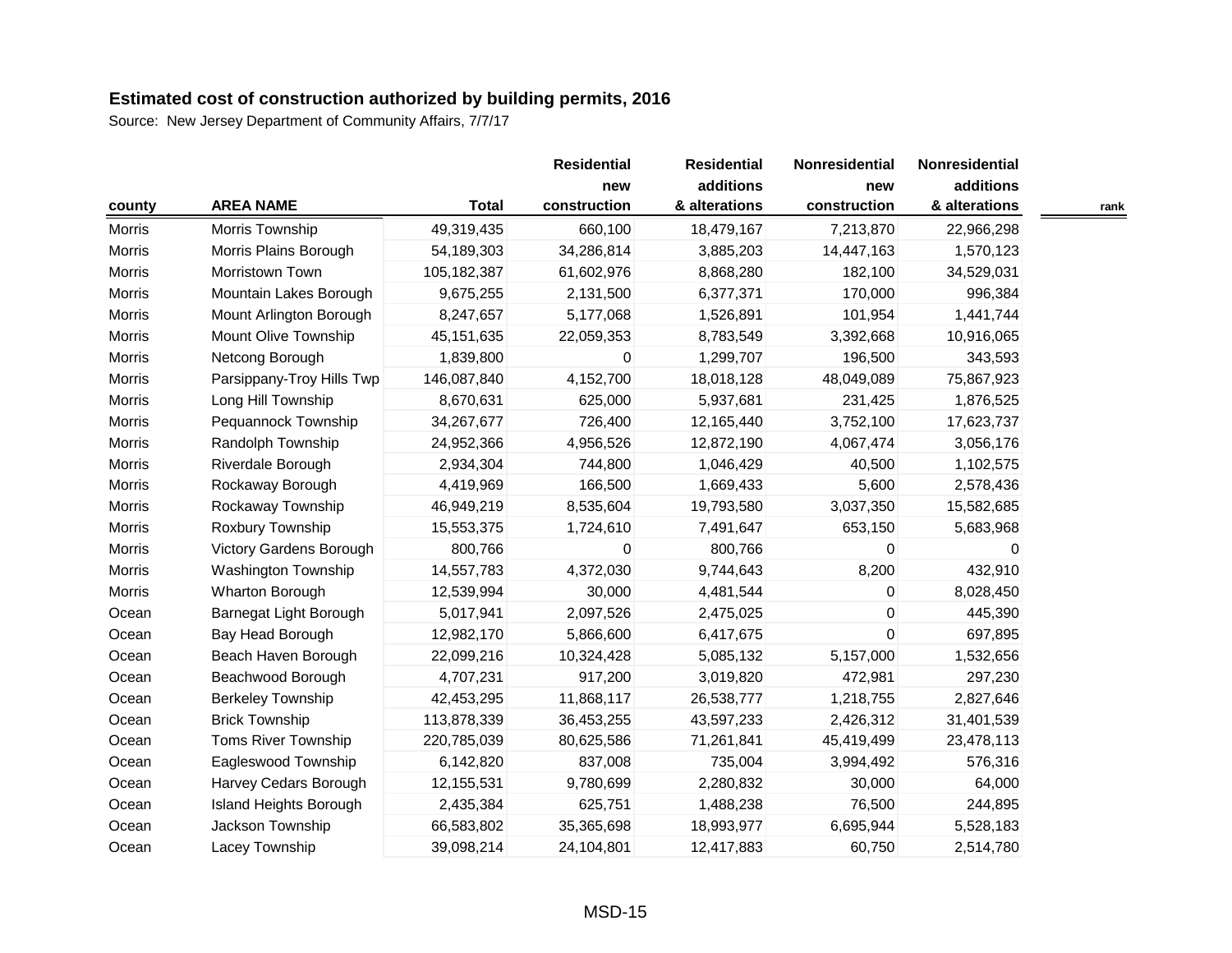|         |                             |              | <b>Residential</b> | <b>Residential</b>         | Nonresidential | Nonresidential             |      |
|---------|-----------------------------|--------------|--------------------|----------------------------|----------------|----------------------------|------|
|         | <b>AREA NAME</b>            | <b>Total</b> |                    | additions<br>& alterations | new            | additions<br>& alterations |      |
| county  |                             |              | construction       |                            | construction   |                            | rank |
| Ocean   | Lakehurst Borough           | 1,879,633    | 727,582            | 1,028,664                  | 0              | 123,387                    |      |
| Ocean   | Lakewood Township           | 201,748,276  | 95,502,132         | 22,928,906                 | 59,436,754     | 23,880,484                 |      |
| Ocean   | Lavallette Borough          | 17,589,120   | 10,515,866         | 5,835,674                  | 608,060        | 629,520                    |      |
| Ocean   | Little Egg Harbor Township  | 32,920,343   | 8,787,661          | 18,927,630                 | 666,950        | 4,538,102                  |      |
| Ocean   | Long Beach Township         | 68,909,582   | 44,972,189         | 22,694,311                 | 1,192,500      | 50,582                     |      |
| Ocean   | Manchester Township         | 43,049,120   | 19,810,415         | 20,978,763                 | 400,003        | 1,859,939                  |      |
| Ocean   | <b>Mantoloking Borough</b>  | 24,670,557   | 19,012,191         | 5,035,406                  | 281,200        | 341,760                    |      |
| Ocean   | Ocean Township              | 15,457,334   | 3,761,157          | 10,041,026                 | 106,632        | 1,548,519                  |      |
| Ocean   | Ocean Gate Borough          | 2,918,461    | 1,121,150          | 1,784,961                  | 1,100          | 11,250                     |      |
| Ocean   | Pine Beach Borough          | 2,352,744    | 1,168,775          | 1,183,969                  | $\Omega$       | $\Omega$                   |      |
| Ocean   | <b>Plumsted Township</b>    | 6,641,930    | 271,800            | 2,589,959                  | 2,355,096      | 1,425,075                  |      |
| Ocean   | Point Pleasant Borough      | 25,641,446   | 7,769,687          | 12,350,444                 | 981,609        | 4,539,706                  |      |
| Ocean   | Point Pleasant Beach Bord   | 18,436,660   | 5,734,531          | 8,488,838                  | 25,500         | 4,187,791                  |      |
| Ocean   | Seaside Heights Borough     | 7,786,067    | 2,502,450          | 2,893,535                  | 70,500         | 2,319,582                  |      |
| Ocean   | Seaside Park Borough        | 5,779,841    | 988,000            | 4,497,236                  | 4,500          | 290,105                    |      |
| Ocean   | Ship Bottom Borough         | 10,396,490   | 6,245,660          | 3,813,353                  | 7,834          | 329,643                    |      |
| Ocean   | South Toms River Borough    | 1,881,068    | 0                  | 1,027,114                  | 501,000        | 352,954                    |      |
| Ocean   | <b>Stafford Township</b>    | 63,217,137   | 27,016,175         | 18,548,144                 | 6,451,165      | 11,201,653                 |      |
| Ocean   | Surf City Borough           | 15,010,893   | 10,037,127         | 4,074,341                  | $\mathbf 0$    | 899,425                    |      |
| Ocean   | <b>Tuckerton Borough</b>    | 3,877,426    | 160,050            | 1,360,040                  | 574,012        | 1,783,324                  |      |
| Ocean   | <b>Barnegat Township</b>    | 59,928,135   | 26,386,585         | 16,407,581                 | 12,731,657     | 4,402,312                  |      |
| Passaic | <b>Bloomingdale Borough</b> | 3,229,930    | 373,500            | 2,580,946                  | 50,904         | 224,580                    |      |
| Passaic | <b>Clifton City</b>         | 75,493,879   | 14,187,620         | 25,748,132                 | 4,851,625      | 30,706,502                 |      |
| Passaic | Haledon Borough             | 2,347,793    | 135,000            | 1,351,693                  | $\mathbf 0$    | 861,100                    |      |
| Passaic | Hawthorne Borough           | 10,543,911   | 425,000            | 6,514,390                  | 809,466        | 2,795,055                  |      |
| Passaic | Little Falls Township       | 21,035,471   | 1,175,450          | 4,250,758                  | 28,400         | 15,580,863                 |      |
| Passaic | North Haledon Borough       | 5,190,261    | 2,114,450          | 2,601,481                  | 0              | 474,330                    |      |
| Passaic | Passaic City                | 28,407,104   | 1,439,750          | 14,801,110                 | 6,846,000      | 5,320,244                  |      |
| Passaic | Paterson City               | 49,212,080   | 9,641,321          | 18,627,505                 | 6,785,001      | 14,158,253                 |      |
| Passaic | Pompton Lakes Borough       | 5,266,867    | 108,150            | 3,847,578                  | $\mathbf 0$    | 1,311,139                  |      |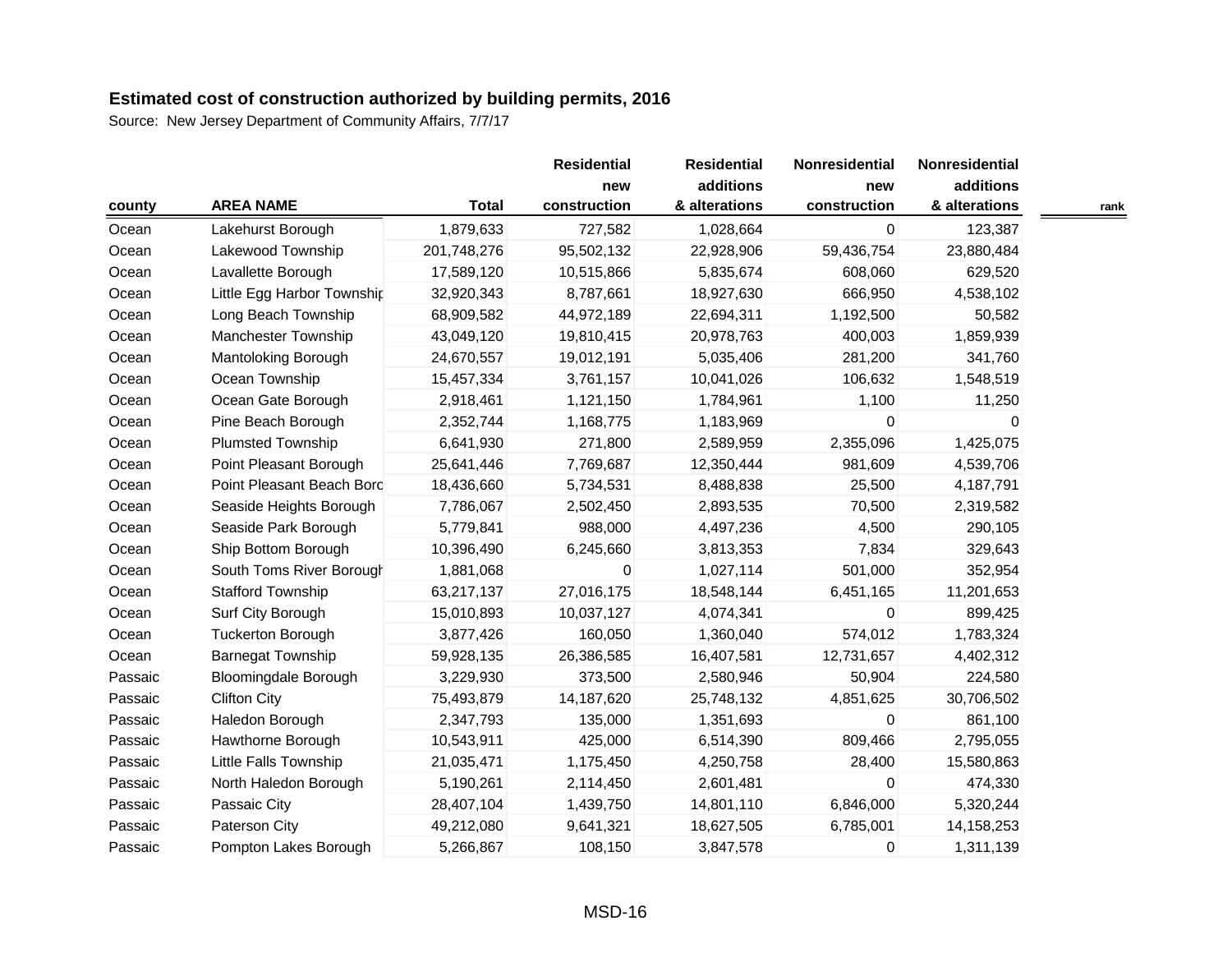|          |                               |              | <b>Residential</b>  | <b>Residential</b>         | Nonresidential      | Nonresidential             |      |
|----------|-------------------------------|--------------|---------------------|----------------------------|---------------------|----------------------------|------|
| county   | <b>AREA NAME</b>              | <b>Total</b> | new<br>construction | additions<br>& alterations | new<br>construction | additions<br>& alterations | rank |
| Passaic  | Prospect Park Borough         | 1,182,436    | 0                   | 841,277                    | $\mathbf 0$         | 341,159                    |      |
| Passaic  | Ringwood Borough              | 17,234,960   | 410,800             | 4,379,744                  | 8,650               | 12,435,766                 |      |
| Passaic  | <b>Totowa Borough</b>         | 18,906,189   | 879,200             | 3,964,896                  | 4,409,750           | 9,652,343                  |      |
| Passaic  | Wanaque Borough               | 10,983,529   | 5,803,000           | 2,981,900                  | 100,000             | 2,098,629                  |      |
| Passaic  | Wayne Township                | 140,481,118  | 575,084             | 24,221,151                 | 42,423,442          | 73,261,441                 |      |
| Passaic  | West Milford Township         | 34,855,830   | 1,864,900           | 15,059,648                 | 898,955             | 17,032,327                 |      |
| Passaic  | Woodland Park Borough         | 25,115,388   | 8,176,735           | 1,873,465                  | 1,870,000           | 13,195,188                 |      |
| Salem    | Alloway Township              | 5,767,052    | 2,362,080           | 689,940                    | 390,135             | 2,324,897                  |      |
| Salem    | Elmer Borough                 | 1,031,245    | 0                   | 230,407                    | 114,800             | 686,038                    |      |
| Salem    | <b>Elsinboro Township</b>     | 750,116      | 175,000             | 195,562                    | 42,000              | 337,554                    |      |
| Salem    | Lower Alloways Creek Twr      | 2,759,410    | 654,639             | 197,304                    | 1,837,723           | 69,744                     |      |
| Salem    | <b>Mannington Township</b>    | 2,651,528    | 297,054             | 527,884                    | 1,163,802           | 662,788                    |      |
| Salem    | Oldmans Township              | 9,746,859    | 344,485             | 415,658                    | 103,211             | 8,883,505                  |      |
| Salem    | Penns Grove Borough           | 723,479      | 9,900               | 517,078                    | 45,400              | 151,101                    |      |
| Salem    | Pennsville Township           | 32,121,213   | 421,300             | 4,770,210                  | 938,950             | 25,990,753                 |      |
| Salem    | Pilesgrove Township           | 3,543,736    | 1,093,675           | 619,267                    | 123,147             | 1,707,647                  |      |
| Salem    | Pittsgrove Township           | 10,506,905   | 694,183             | 871,016                    | 2,677,258           | 6,264,448                  |      |
| Salem    | Quinton Township              | 1,195,263    | 5,000               | 869,197                    | 90,500              | 230,566                    |      |
| Salem    | Salem City                    | 824,286      | 0                   | 624,519                    | 0                   | 199,767                    |      |
| Salem    | <b>Carneys Point Township</b> | 7,191,534    | 710,510             | 2,265,980                  | 38,463              | 4,176,581                  |      |
| Salem    | Upper Pittsgrove Township     | 3,350,504    | 636,906             | 495,582                    | 694,599             | 1,523,417                  |      |
| Salem    | Woodstown Borough             | 9,076,428    | 47,300              | 1,141,969                  | 0                   | 7,887,159                  |      |
| Somerset | <b>Bedminster Township</b>    | 24,143,543   | 4,256,000           | 4,747,115                  | 438,371             | 14,702,057                 |      |
| Somerset | <b>Bernards Township</b>      | 89,917,337   | 5,535,215           | 21,925,919                 | 8,535,938           | 53,920,265                 |      |
| Somerset | Bernardsville Borough         | 28,161,862   | 4,621,111           | 16,653,621                 | 1,742,830           | 5,144,300                  |      |
| Somerset | Bound Brook Borough           | 6,284,882    | $\mathbf 0$         | 6,151,648                  | 34,500              | 98,734                     |      |
| Somerset | <b>Branchburg Township</b>    | 37,092,299   | 5,345,750           | 8,546,825                  | 8,451,798           | 14,747,926                 |      |
| Somerset | <b>Bridgewater Township</b>   | 122,671,877  | 9,815,769           | 22,775,790                 | 9,916,031           | 80,164,287                 |      |
| Somerset | Far Hills Borough             | 2,055,449    | 83,500              | 1,737,304                  | 0                   | 234,645                    |      |
| Somerset | Franklin Township             | 212,178,826  | 39,696,765          | 24,539,746                 | 53,909,150          | 94,033,165                 |      |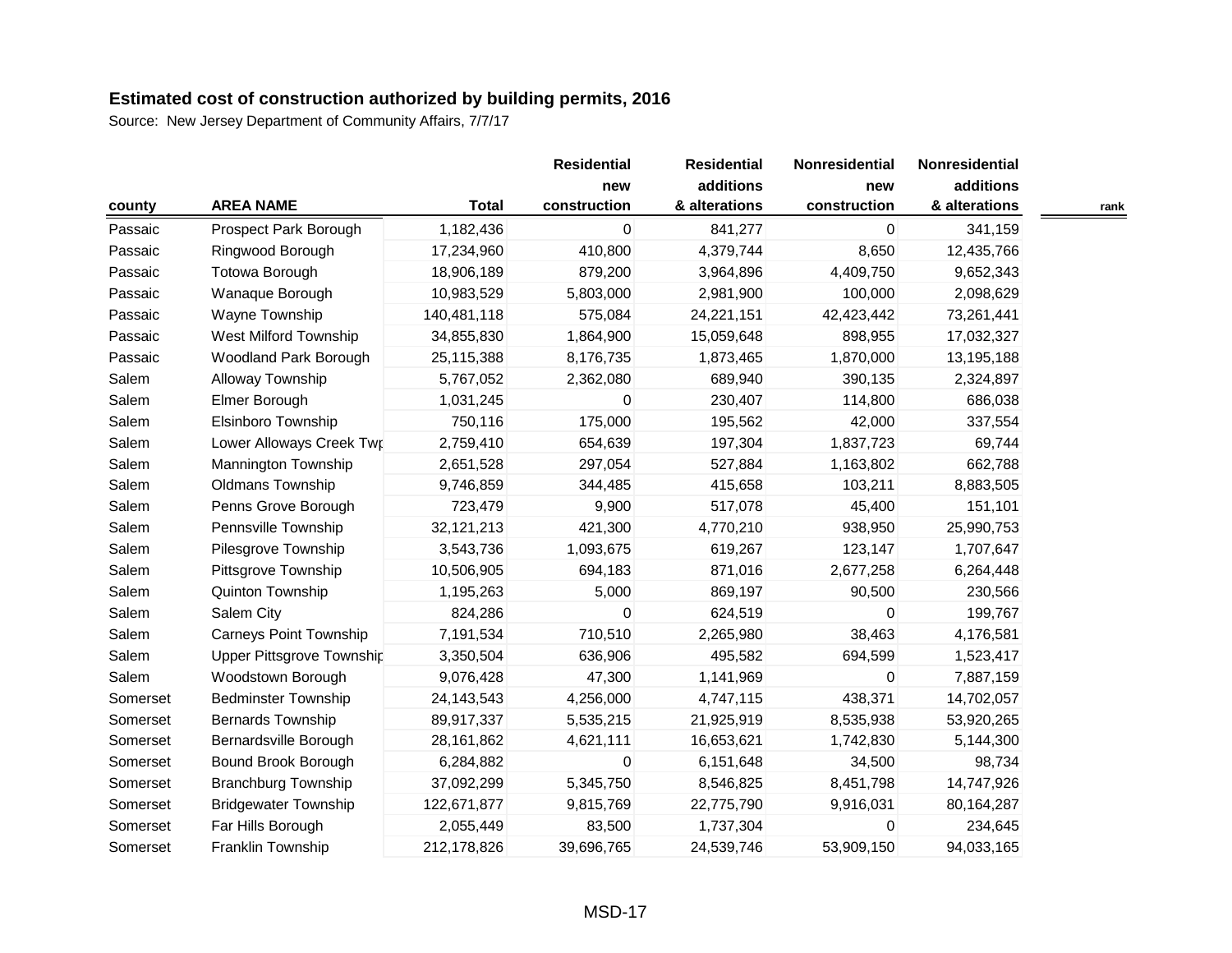|               |                            |              | <b>Residential</b><br>new | <b>Residential</b><br>additions | Nonresidential<br>new | Nonresidential<br>additions |      |
|---------------|----------------------------|--------------|---------------------------|---------------------------------|-----------------------|-----------------------------|------|
| county        | <b>AREA NAME</b>           | <b>Total</b> | construction              | & alterations                   | construction          | & alterations               | rank |
| Somerset      | Green Brook Township       | 5,649,273    | 500                       | 3,081,938                       | $\mathbf 0$           | 2,566,835                   |      |
| Somerset      | Hillsborough Township      | 65,175,536   | 21,046,431                | 17,011,483                      | 14,341,079            | 12,776,543                  |      |
| Somerset      | Manville Borough           | 4,437,284    | 846,600                   | 3,113,952                       | 39,600                | 437,132                     |      |
| Somerset      | Millstone Borough          | 344,975      | 25,500                    | 314,086                         | $\Omega$              | 5,389                       |      |
| Somerset      | Montgomery Township        | 44,514,513   | 9,094,010                 | 12,177,967                      | 852,159               | 22,390,377                  |      |
| Somerset      | North Plainfield Borough   | 13,238,711   | 305,100                   | 4,920,852                       | 4,900,652             | 3,112,107                   |      |
| Somerset      | Peapack and Gladstone Bo   | 16,917,028   | 2,377,040                 | 2,378,338                       | 21,500                | 12,140,150                  |      |
| Somerset      | Raritan Borough            | 13,388,311   | 1,332,000                 | 4,508,092                       | $\mathbf 0$           | 7,548,219                   |      |
| Somerset      | Rocky Hill Borough         | 496,648      | 84,800                    | 253,223                         | 0                     | 158,625                     |      |
| Somerset      | Somerville Borough         | 14,261,827   | 2,151,750                 | 3,427,070                       | 1,660,800             | 7,022,207                   |      |
| Somerset      | South Bound Brook Boro     | 2,533,203    | 955,700                   | 1,032,910                       | $\mathbf 0$           | 544,593                     |      |
| Somerset      | Warren Township            | 36,884,378   | 13,286,563                | 14,879,549                      | 1,379,649             | 7,338,617                   |      |
| Somerset      | Watchung Borough           | 10,692,284   | 3,867,950                 | 3,811,030                       | 1,181,460             | 1,831,844                   |      |
| <b>Sussex</b> | Andover Borough            | 185,790      | 0                         | 143,440                         | $\Omega$              | 42,350                      |      |
| Sussex        | Andover Township           | 3,195,980    | 554,242                   | 1,600,127                       | 114,500               | 927,111                     |      |
| Sussex        | <b>Branchville Borough</b> | 1,269,531    | 0                         | 671,150                         | 0                     | 598,381                     |      |
| Sussex        | <b>Byram Township</b>      | 3,658,501    | 98,100                    | 3,109,530                       | 7,000                 | 443,871                     |      |
| Sussex        | Frankford Township         | 5,724,824    | 1,326,702                 | 2,839,675                       | 30,000                | 1,528,447                   |      |
| Sussex        | Franklin Borough           | 2,627,741    | 0                         | 944,023                         | 24,825                | 1,658,893                   |      |
| Sussex        | Fredon Township            | 4,300,167    | 715,000                   | 1,012,863                       | 125,240               | 2,447,064                   |      |
| Sussex        | Green Township             | 2,544,081    | 399,400                   | 770,191                         | 227,872               | 1,146,618                   |      |
| <b>Sussex</b> | Hamburg Borough            | 1,805,685    | 346,182                   | 658,015                         | $\mathbf 0$           | 801,488                     |      |
| <b>Sussex</b> | Hampton Township           | 5,388,698    | 478,000                   | 1,472,658                       | 578,900               | 2,859,140                   |      |
| Sussex        | Hardyston Township         | 6,445,911    | 962,050                   | 2,393,750                       | 38,489                | 3,051,622                   |      |
| Sussex        | Hopatcong Borough          | 9,615,958    | 220,300                   | 6,075,762                       | 460,506               | 2,859,390                   |      |
| Sussex        | Lafayette Township         | 1,875,672    | 282,300                   | 1,447,756                       | 21,800                | 123,816                     |      |
| Sussex        | Montague Township          | 1,958,816    | 0                         | 1,391,925                       | 0                     | 566,891                     |      |
| <b>Sussex</b> | Newton Town                | 15,622,350   | 10,071,379                | 2,658,541                       | 69,654                | 2,822,776                   |      |
| <b>Sussex</b> | Ogdensburg Borough         | 808,129      | 0                         | 717,204                         | 1,460                 | 89,465                      |      |
| <b>Sussex</b> | Sandyston Township         | 2,064,464    | 981,000                   | 870,347                         | 36,000                | 177,117                     |      |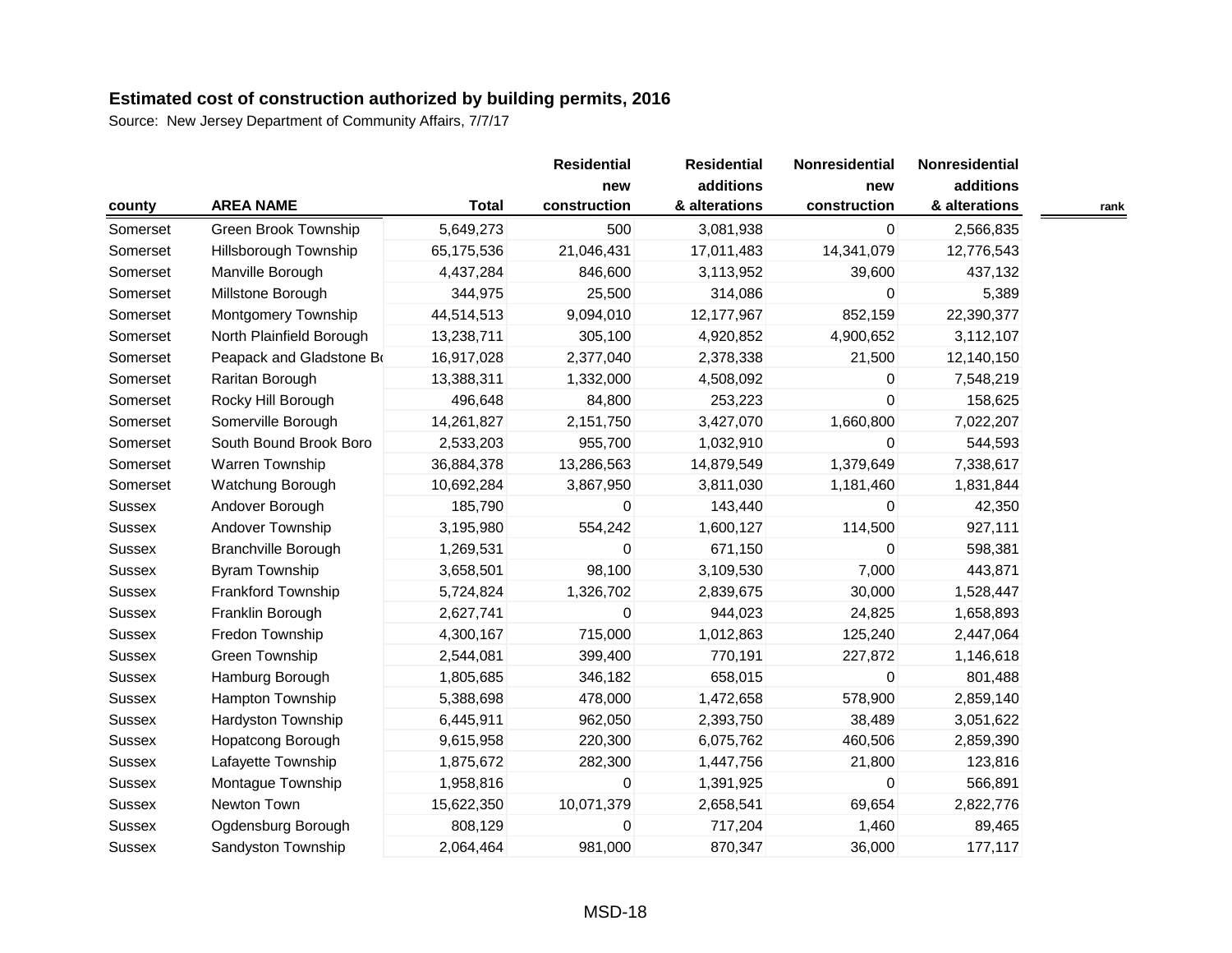| county | <b>AREA NAME</b>                 | <b>Total</b> | <b>Residential</b><br>new<br>construction | <b>Residential</b><br>additions<br>& alterations | Nonresidential<br>new<br>construction | Nonresidential<br>additions<br>& alterations | rank |
|--------|----------------------------------|--------------|-------------------------------------------|--------------------------------------------------|---------------------------------------|----------------------------------------------|------|
| Sussex | Sparta Township                  | 20,190,171   | 790,800                                   | 12,407,843                                       | 3,973,295                             | 3,018,233                                    |      |
| Sussex | Stanhope Borough                 | 1,581,804    | 0                                         | 1,571,104                                        | 0                                     | 10,700                                       |      |
| Sussex | <b>Stillwater Township</b>       | 3,669,006    | 359,151                                   | 1,451,722                                        | 1,006,123                             | 852,010                                      |      |
| Sussex | Sussex Borough                   | 1,091,764    | 0                                         | 688,165                                          | 1                                     | 403,598                                      |      |
| Sussex | Vernon Township                  | 13,253,076   | 1,131,335                                 | 9,361,049                                        | 944,849                               | 1,815,843                                    |      |
| Sussex | Walpack Township                 | 30,015       | 0                                         | 4,514                                            | 0                                     | 25,501                                       |      |
| Sussex | Wantage Township                 | 6,508,797    | 814,608                                   | 2,362,820                                        | 730,035                               | 2,601,334                                    |      |
| Union  | <b>Berkeley Heights Township</b> | 33,813,642   | 2,873,250                                 | 13,427,604                                       | 0                                     | 17,512,788                                   |      |
| Union  | Clark Township                   | 19,093,898   | 2,650,000                                 | 9,716,467                                        | 8,000                                 | 6,719,431                                    |      |
| Union  | Cranford Township                | 27,463,600   | 1,720,079                                 | 18,315,055                                       | 2,048,581                             | 5,379,885                                    |      |
| Union  | <b>Elizabeth City</b>            | 138,445,669  | 24,140,969                                | 16,516,441                                       | 46,288,201                            | 51,500,058                                   |      |
| Union  | Fanwood Borough                  | 5,004,645    | 193,700                                   | 4,056,913                                        | 31,000                                | 723,032                                      |      |
| Union  | Garwood Borough                  | 4,347,210    | 373,000                                   | 1,890,875                                        | 27,000                                | 2,056,335                                    |      |
| Union  | Hillside Township                | 14,912,833   | 1,137,500                                 | 5,065,947                                        | 6,642,383                             | 2,067,003                                    |      |
| Union  | Kenilworth Borough               | 54,827,130   | 583,000                                   | 5,102,931                                        | 1,730,000                             | 47,411,199                                   |      |
| Union  | <b>Linden City</b>               | 100,589,436  | 2,845,497                                 | 10,850,949                                       | 14,001,968                            | 72,891,022                                   |      |
| Union  | Mountainside Borough             | 14,466,753   | 2,918,800                                 | 5,610,486                                        | 941,900                               | 4,995,567                                    |      |
| Union  | New Providence Borough           | 20,102,078   | 1,682,100                                 | 11,373,075                                       | 36,707                                | 7,010,196                                    |      |
| Union  | <b>Plainfield City</b>           | 29,214,232   | 9,273,051                                 | 15,287,548                                       | 1,721,800                             | 2,931,833                                    |      |
| Union  | <b>Rahway City</b>               | 14,930,682   | 242,000                                   | 3,037,827                                        | 1,816,580                             | 9,834,275                                    |      |
| Union  | Roselle Borough                  | 28,780,735   | 19,623,836                                | 5,339,421                                        | 2,422,000                             | 1,395,478                                    |      |
| Union  | Roselle Park Borough             | 4,644,904    | 90                                        | 3,319,413                                        | 815,200                               | 510,201                                      |      |
| Union  | Scotch Plains Township           | 35,543,959   | 12,339,078                                | 18,549,104                                       | 274,800                               | 4,380,977                                    |      |
| Union  | Springfield Township             | 20,937,147   | 1,883,200                                 | 7,217,345                                        | 64,700                                | 11,771,902                                   |      |
| Union  | <b>Summit City</b>               | 101,511,656  | 15,003,080                                | 35,372,287                                       | 8,811,511                             | 42,324,778                                   |      |
| Union  | Union Township                   | 56,250,000   | 8,269,971                                 | 15,606,678                                       | 11,670,500                            | 20,702,851                                   |      |
| Union  | Westfield Town                   | 88,028,518   | 35,507,172                                | 36,681,405                                       | 5,362,907                             | 10,477,034                                   |      |
| Union  | Winfield Township                | 241,985      | 0                                         | 241,985                                          | 0                                     | 0                                            |      |
| Warren | <b>Allamuchy Township</b>        | 6,721,977    | 4,448,203                                 | 1,400,517                                        | 50,000                                | 823,257                                      |      |
| Warren | Alpha Borough                    | 1,058,529    | 0                                         | 723,686                                          | 66,000                                | 268,843                                      |      |